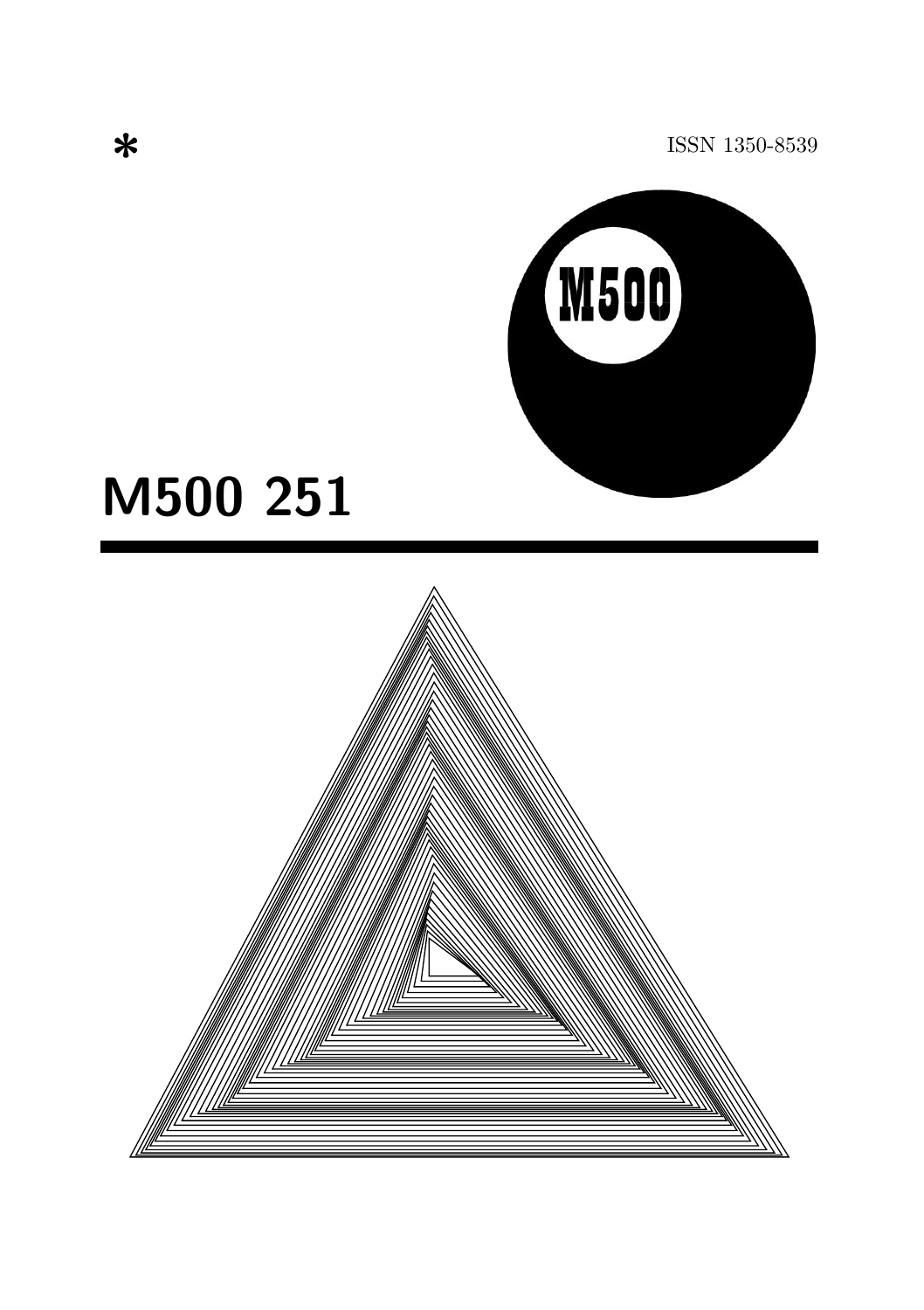## The M500 Society and Officers

The M500 Society is a mathematical society for students, staff and friends of the Open University. By publishing M500 and by organizing residential weekends, the Society aims to promote a better understanding of mathematics, its applications and its teaching. Web address: m500.org.uk.

The magazine M500 is published by the M500 Society six times a year. It provides a forum for its readers' mathematical interests. Neither the editors nor the Open University necessarily agree with the contents.

The May Weekend is a residential Friday to Sunday event. In 2013 it will provide revision and examination preparation for students taking undergraduate module examinations in June and study support for postgraduate modules starting in February. For full details and a booking form see m500.org.uk/may.

The Winter Weekend is a residential Friday to Sunday event held each January for mathematical recreation. For details see m500.org.uk/winter.htm.

Editor – Tony Forbes

Editorial Board – Eddie Kent

Editorial Board – Jeremy Humphries

Advice to authors We welcome contributions to M500 on virtually anything related to mathematics and at any level from trivia to serious research. Please send material for publication to Tony Forbes, above. We prefer an informal style and we usually edit articles for clarity and mathematical presentation. If you use a computer, please also send the file to tony@m500.org.uk.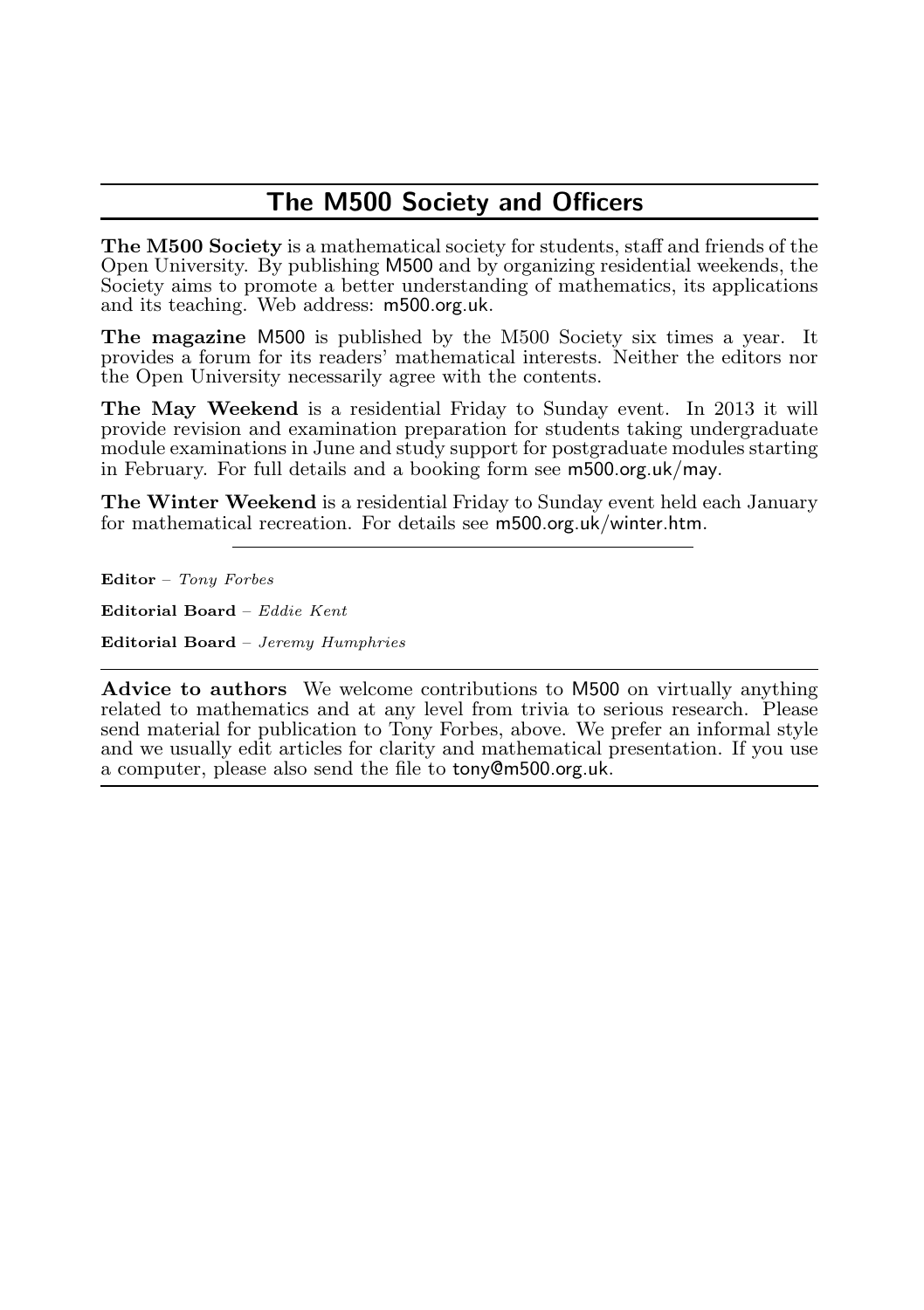## Solution 248.3 – Integer triangles

A triangle has integer area and consecutive integer sides. Apart from (3, 4, 5), is it the case that exactly one height must also be an integer?

#### Chris Pile

Let the triangle sides be  $a = n - 1$ ,  $b = n$  and  $c = n + 1$ . Then by Heron's formula the area, A, is given by

$$
A = \sqrt{s(s-a)(s-b)(s-c)}
$$
, where  $s = \frac{a+b+c}{2} = \frac{3n}{2}$ .

So

$$
A = \frac{\sqrt{3}n}{4}\sqrt{(n+2)(n-2)}, \quad n > 2.
$$

For this to be an integer, n must be even and  $n^2 - 4$  must be a multiple of three times a square.

The sides of the triangle differ by 1. Therefore the lengths of corresponding altitudes must in general differ by less than 1; i.e. there are only two, consecutive, integer values that the altitudes can take. As the side length increases, the triangle more closely resembles an equilateral triangle ength increases, the triangle more closely resembles an equilateral triangle and the altitudes will differ by an amount approaching  $\sqrt{3}/2$ . This implies that only one can be an integer.

| $\boldsymbol{n}$ | area             | altitudes                       |
|------------------|------------------|---------------------------------|
| 4                | 6                | 3, 4                            |
| 14               | 84               | $12 (= 2 \cdot 6)$              |
| 52               | 1170             | 45                              |
| 194              | 16296            | $168 (= 2 \cdot 84)$            |
| 724              | 226974           | 627                             |
| 2702             | 3161340          | $2340 (= 2 \cdot 1170)$         |
| 10084            | 44031786         | 8733                            |
| 37634            | 613283664        | $32592 (= 2 \cdot 16296)$       |
| 140452           | 8541939510       | 121635                          |
| 524174           | 118973869476     | 453948 ( $= 2 \cdot 226974$ )   |
| 1956244          | 1657092233154    | 1694157                         |
| 7300802          | 23080317394680   | $6322680 (= 2 \cdot 3161340)$   |
| 27246964         | 321467351292366  | 23596563                        |
| 101687054        | 4477462600698444 | $88063572 (= 2 \cdot 44031786)$ |
|                  |                  |                                 |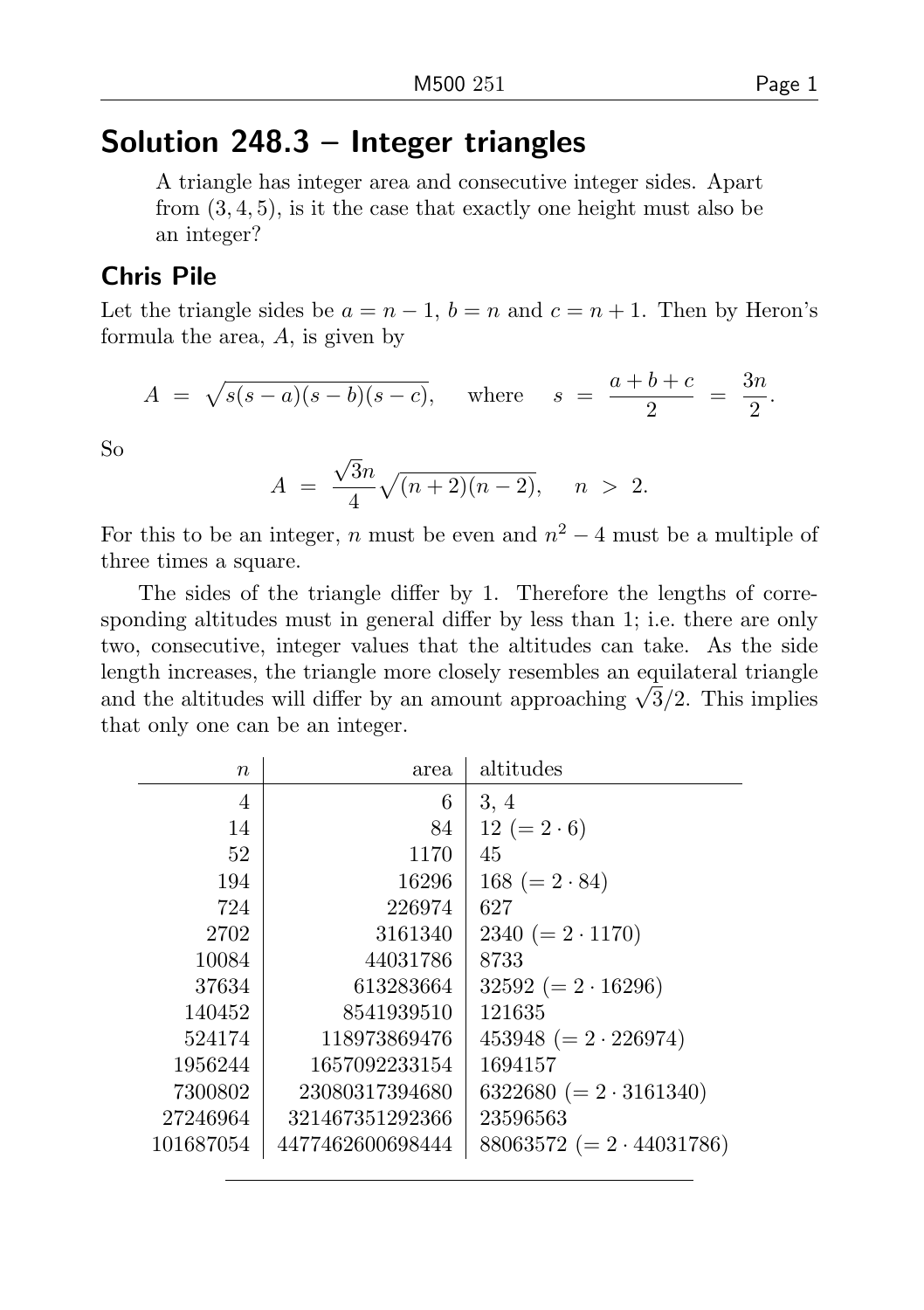#### Steve Moon

Let the side lengths be x,  $x + 1$  and  $x + 2$ . Then

$$
A = \frac{x+1}{2} \sqrt{\frac{3(x+3)(x-1)}{4}}.
$$

But A is an integer. Hence  $x$  cannot be even as all the factors in the numerator are then odd. For the heights we can write

$$
h_i = \frac{x+1}{x+i} \sqrt{\frac{3(x+3)(x-1)}{4}}, \quad i = 0, 1, 2.
$$

Clearly  $h_1$  must be an integer as the square root is that of a perfect square for all x generating a triangle of integer area.

Now for all integers  $x > 1$ ,  $gcd(x, x+1) = gcd(x+1, x+2) = 1$ . Suppose  $h_0$  is an integer. Then we have

$$
h_0 = (x+1)\sqrt{\frac{3(x+3)(x-1)}{4x^2}}.
$$

As no factor of x divides  $x + 1$ , we require

$$
\sqrt{\frac{3(x+3)(x-1)}{4x^2}} = M
$$

for some positive integer  $M$ . Then

$$
3(x+3)(x-1) \ge 4x^2 \Rightarrow -x^2 + 6x + 9 \ge 0 \Rightarrow -(x-3)^2 \ge 0,
$$

which only holds for  $x = 3$ . Hence  $h_0$  is an integer only when  $x = 3$ . (So for the right-angled triangle (3, 4, 5) we have at least two integer sides.)

Now suppose  $h_2$  is an integer. Then

$$
h_2 = (x+1)\sqrt{\frac{3(x+3)(x-1)}{4(x+2)^2}} = (x+1)N
$$

for some positive integer N as no factor of  $x + 2$  divides  $x + 1$ . Then

$$
3(x+3)(x-1) \ge 4(x+2)^2 \Rightarrow -(x+5)^2 \ge 0,
$$

which is clearly false. So  $h_2$  is never an integer for any x as defined.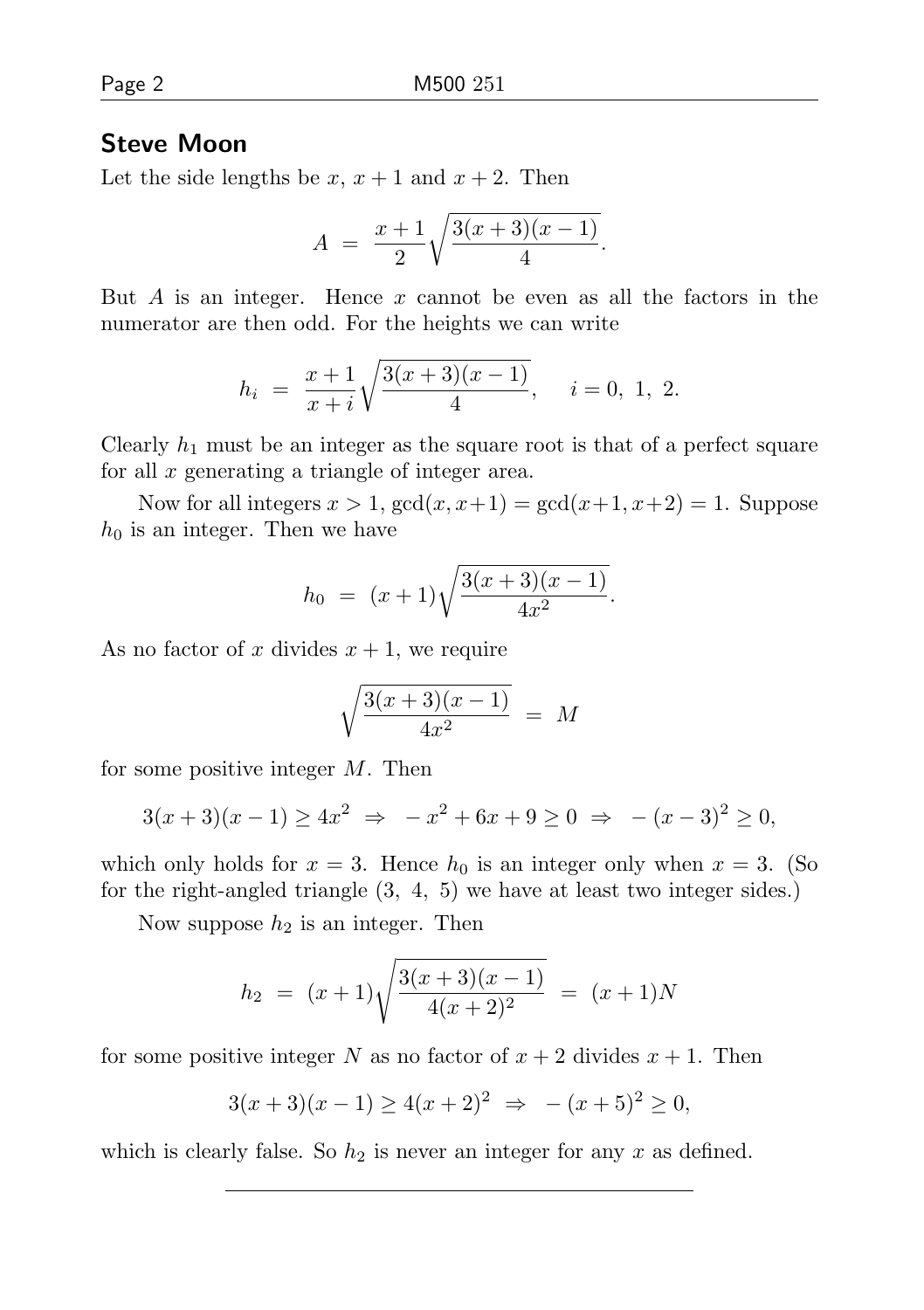#### Tony Forbes

Let  $n = 2k$ . Then  $A^2 = 3k^2(k^2 - 1)$ , and for A to be an integer we require  $3(k^2-1)$  to be a square divisible by 3,  $9m^2$ , say. Thus

$$
A = 3km, \qquad k^2 = 3m^2 + 1. \tag{1}
$$

The three triangle heights are

$$
h_1 = \frac{2A}{n} = 3m
$$
,  $h_2 = \frac{2A}{n-1} = \frac{3mn}{n-1}$  and  $h_3 = \frac{2A}{n+1} = \frac{3mn}{n+1}$ .

Clearly  $h_1$  is an integer. Now suppose  $n \geq 8$ . From (1) we have

$$
3m = \sqrt{3k^2 - 3} = \sqrt{\frac{3n^2}{4} - 3} < \frac{\sqrt{3}n}{2} < n - 1.
$$

Therefore, since  $gcd(n, n \pm 1) = 1$ , neither  $h_2 = 3mn/(n-1)$  nor  $h_3 =$  $3mn/(n+1)$  can be an integer. We can show by trial that the only possible triangle with  $n < 8$  is the Pythagorean triple  $(3, 4, 5)$ .

Although we do not need it for the problem as stated, the standard method for solving the Diophantine equation  $k^2 = 3m^2 + 1$  gives all possible triangles with consecutive integer sides and integer area. We ignore the trivial solution,  $k_0 = 1$ ,  $m_0 = 0$ , because it yields  $(1, 2, 3)$ , which is not really a triangle. The fundamental solution is  $k_1 = 2, m_1 = 1$ , leading to (3, 4, 5). Thereafter solutions are defined by

$$
\begin{bmatrix} k_i \\ m_i \end{bmatrix} = \begin{bmatrix} 2 & 3 \\ 1 & 2 \end{bmatrix}^i \begin{bmatrix} 1 \\ 0 \end{bmatrix}.
$$

## Problem  $251.1$  – Increasing digits

#### Jeremy Humphries

How many positive integers have the property that their digits increase when read from left to right? For example, 3, 26, 1357, but not 10, 43, 778, 34592.

## Problem 251.2 – Thirteen boxes

### Tony Forbes

For reasons which are of no interest to anyone other than me I would like to know how big h must be in order to pack thirteen  $17 \times 6 \times 6$  cuboids into a  $33 \times 23 \times h$  box.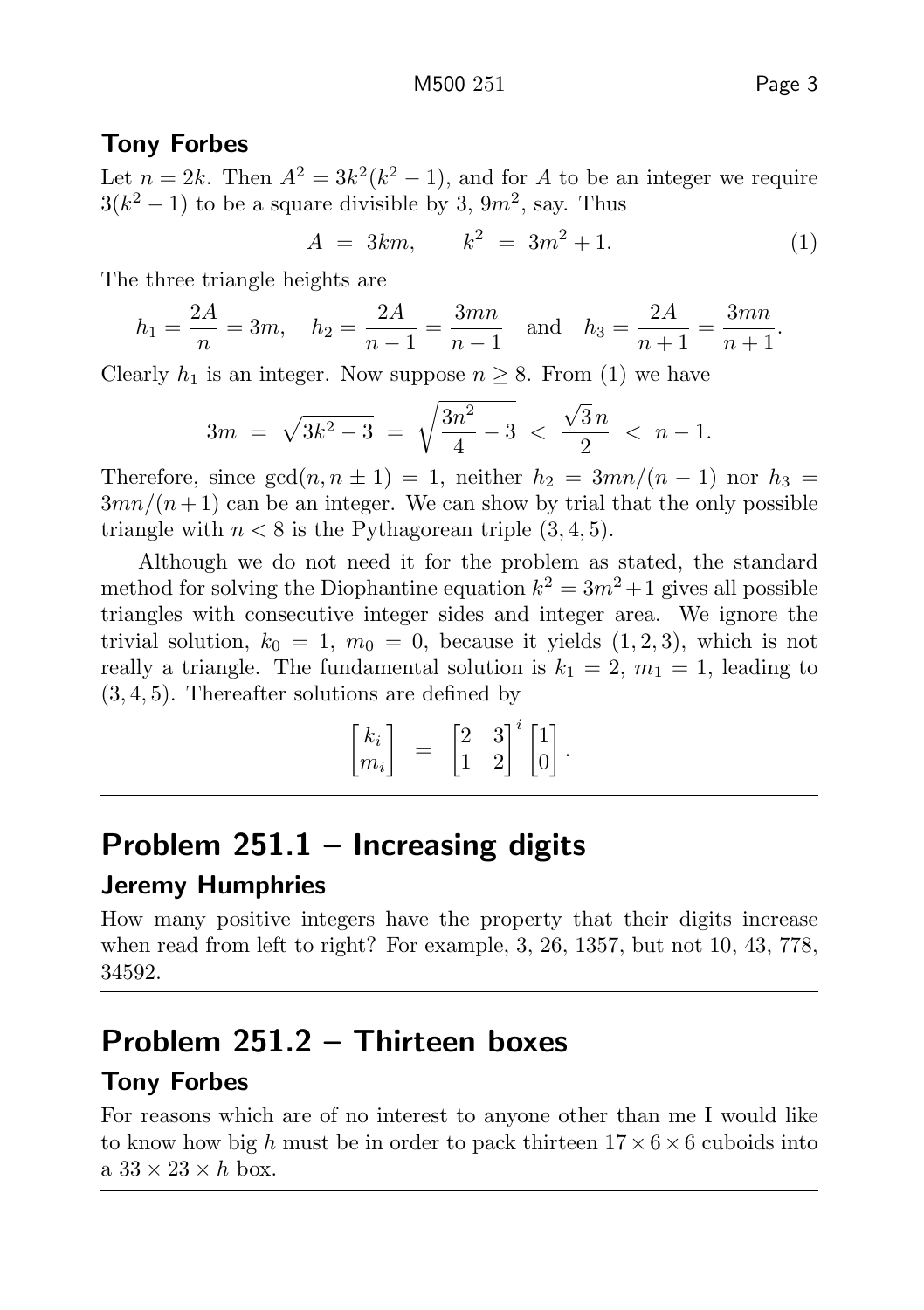## Solution 248.4 – Integral

Compute

$$
\int_{-\infty}^{\infty} \int_{-\infty}^{\infty} \int_{-\infty}^{\infty} e^{-(x^2+y^2+z^2)^{3/2}} dx dy dz.
$$

### Steve Moon

The integral can be thought of as the integral of the function  $e^{-(x^2+y^2+z^2)^{3/2}}$ over all space. With mutually orthogonal cartesian axes  $x, y, z$ , each extending over  $(-\infty, \infty)$ , the infinitesimal volume element  $\delta v$  is the cuboid  $\delta x \, \delta y \, \delta z$ , which becomes dx dy dz in the triple integral.

As set, I think this problem is relatively intractable. The symmetry of the function  $e^{-(x^2+y^2+z^2)^{3/2}}$  indicates that spherical polar, rather than cartesian, coordinates will be useful. The key results are



For an integral over all space, it does not matter how we compile  $v$  from different forms of  $\delta v$ . So the integral becomes

$$
I = \int_0^\infty \int_0^\pi \int_0^{2\pi} r^2 e^{r^3} (\sin \theta) d\phi d\theta dr,
$$

which is separable. Thus

$$
I = 2\pi \int_0^\infty r^2 e^{r^3} \int_0^\pi (\sin \theta) d\theta \, dr = 4\pi \int_0^\infty r^2 e^{r^3} d\theta \, dr = \frac{4\pi}{3}.
$$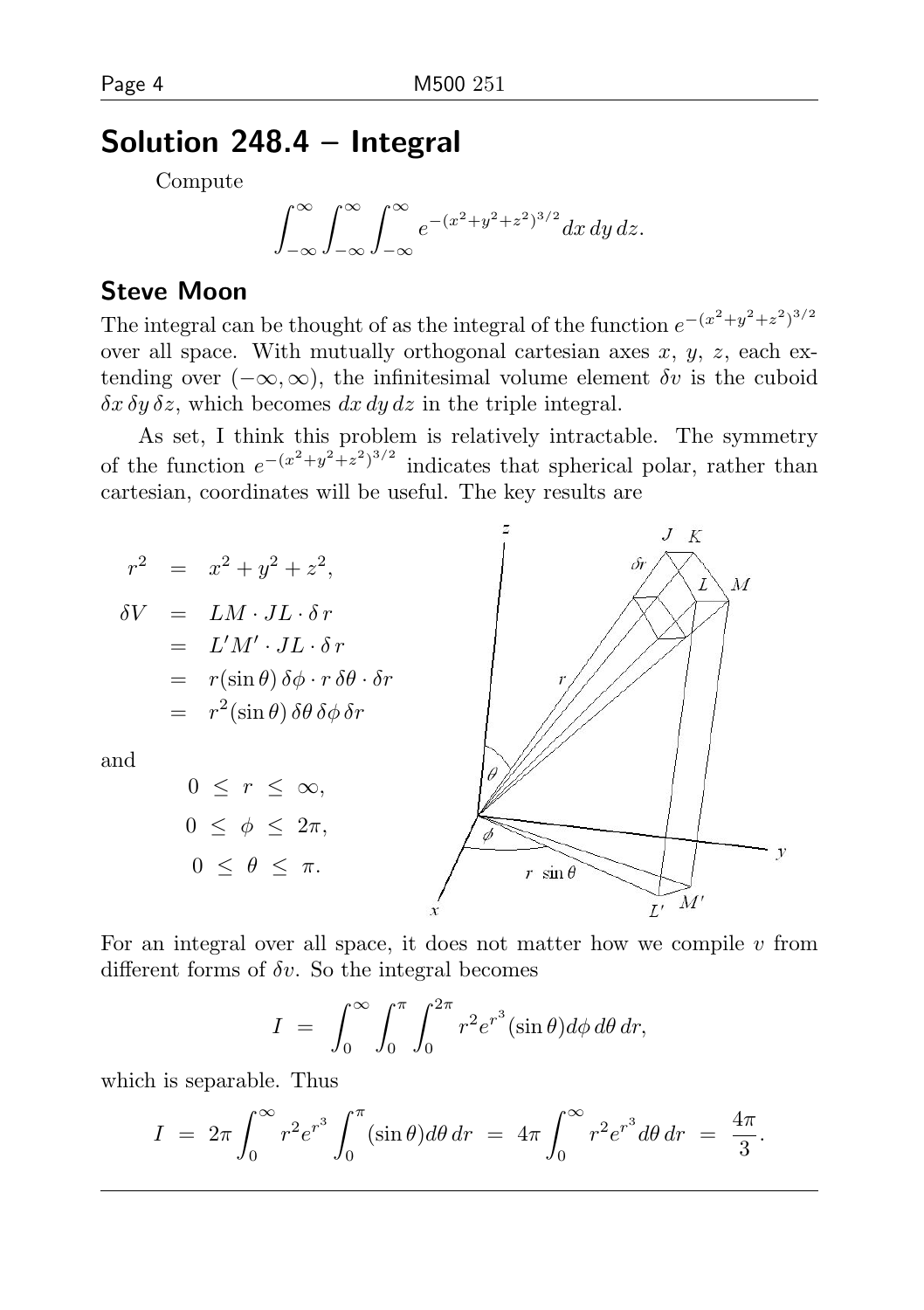## Problem 251.3 – Four towns

## Dick Boardman

Four towns lie at the corners of a quadrilateral with integer sides and integer diagonals (no two the same). They are each connected to a single point such that the sum of the four distances is minimum. Find solutions where all of the individual lengths are integers.

## Problem 251.4 – Four more towns

## Tony Forbes

This is like Problem 251.3 – Four towns. However, we now require the towns to be serviced by a road network of minimum length. This can often be achieved by the creation of two junctions, called Steiner points, where three roads meet at 120◦ . A typical layout is shown on the right.

Find a solution where the lengths of the five road segments and the six distances between the towns are distinct integers.



## Problem 251.5 – Continued fractions

### Tony Forbes

Show that

$$
1/(1+2/(2+3/(3+4/(4+5/(5+\dots)))) = \frac{1}{e-1},
$$
  
\n
$$
2/(1+3/(2+4/(3+5/(4+6/(5+\dots)))) = 1,
$$
  
\n
$$
3/(1+4/(2+5/(3+6/(4+7/(5+\dots)))) = \frac{4}{3},
$$

and if possible explain in a simple manner how shifting the numerator sequence to the left converts the transcendental number  $1/(e-1)$  to an integer and then to a rational. If you do one more shift, you get

$$
4/(1+5/(2+6/(3+7/(4+8/(5+\dots)))) = \frac{21}{13}.
$$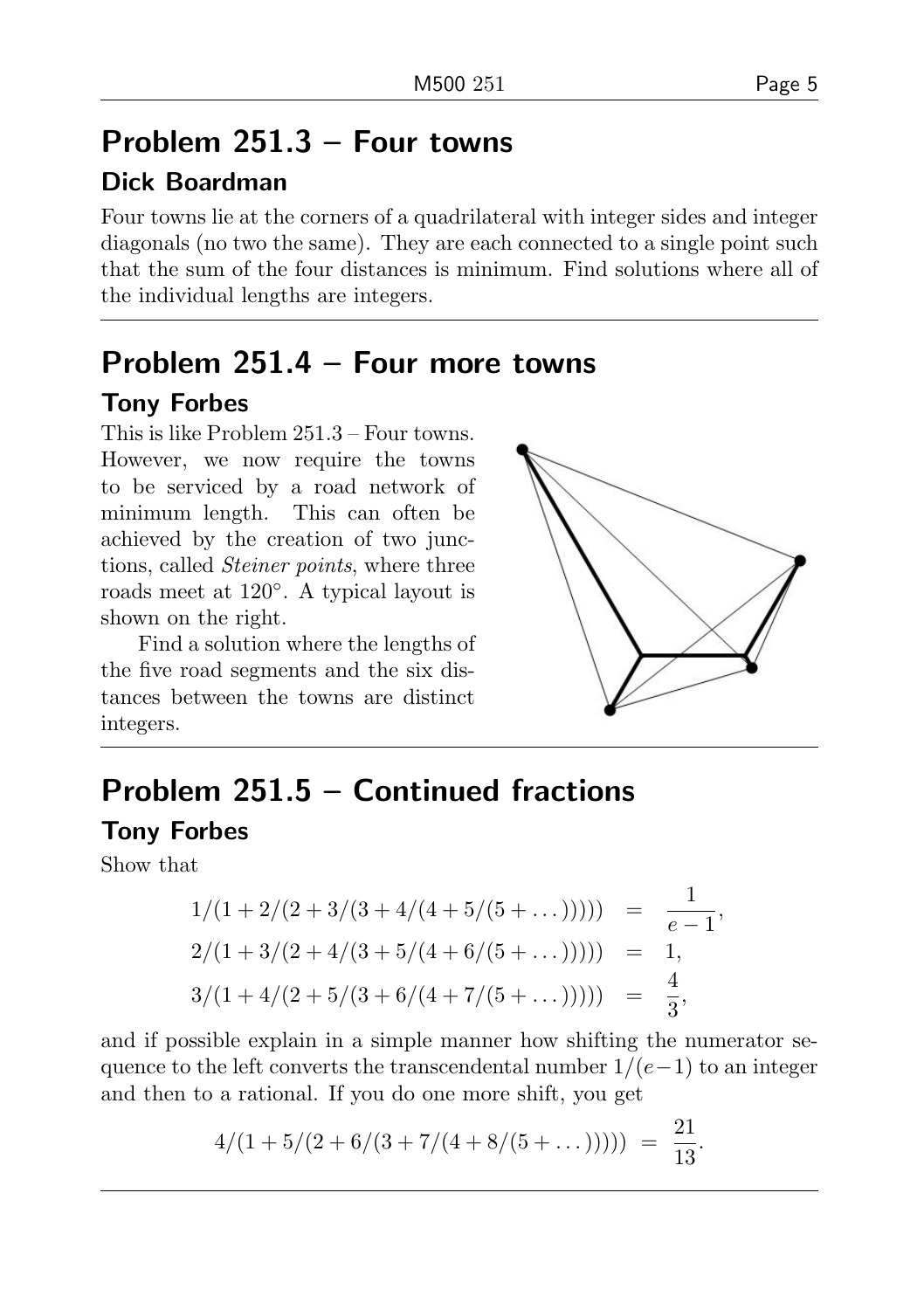## Solution 248.1 – Two theorems

What's wrong with the following?

Theorem 1  $\lim_{x\to 0} \frac{\sin x}{x}$  $\frac{1}{x} = 1.$ 

**Proof** Since  $\sin 0 = 0$  we use l'Hôpital's rule:

$$
\lim_{x \to 0} \frac{\sin x}{x} = \lim_{x \to 0} \frac{\frac{d}{dx} (\sin x)}{\frac{d}{dx} (x)} = \lim_{x \to 0} \frac{\cos x}{1} = 1.
$$

**Theorem 2**  $\frac{d(\sin x)}{dx} = \cos x$ .

Proof Using the definition of the derivative we have

$$
\frac{d(\sin x)}{dx} = \lim_{h \to 0} \frac{\sin(x+h) - \sin x}{h}
$$
  
\n
$$
= \lim_{h \to 0} \frac{(\sin x)(\cos h) + (\cos x)(\sin h) - \sin x}{h}
$$
  
\n
$$
= \lim_{h \to 0} \frac{(\cos x)(\sin h)}{h} = (\cos x) \lim_{h \to 0} \frac{\sin h}{h} = \cos x.
$$

#### Steve Moon

I looked at this for some time before the penny dropped. The proof set out in Theorem 1 relies on showing (or here, knowing) that  $d(\sin x)/dx = \cos x$ . However, Theorem 2, which sets out a proof of this, relies in its final step on  $\lim_{h\to 0}(\sin h)/h = 1$ . This is the subject of Theorem 1, which we have implicitly assumed in Theorem 2 but clearly it is not yet proved. Hence, to rectify this, in order to rely on the argument set out in Theorem 2, we need an alternative proof of  $\lim_{x\to 0} (\sin x)/x = 1$ .

The one I recall is a geometric proof. In the diagram,  $\angle AOB$  is x,  $0 < x < \pi/2$ , and BC is tangent to the circle at B. Then  $\sin x \leq x$ . Also  $x \leq \tan x = |BC|$ . Thus  $\sin x \leq x \leq \tan x$ . Hence

$$
\cos x \ \leq \ \frac{\sin x}{x} \ \leq \ 1.
$$

Now as  $x \to 0$ ,  $\cos x \to 1$ ; so  $\lim_{x\to 0} (\sin x)/x = 1$  by<br>the squeeze rule.

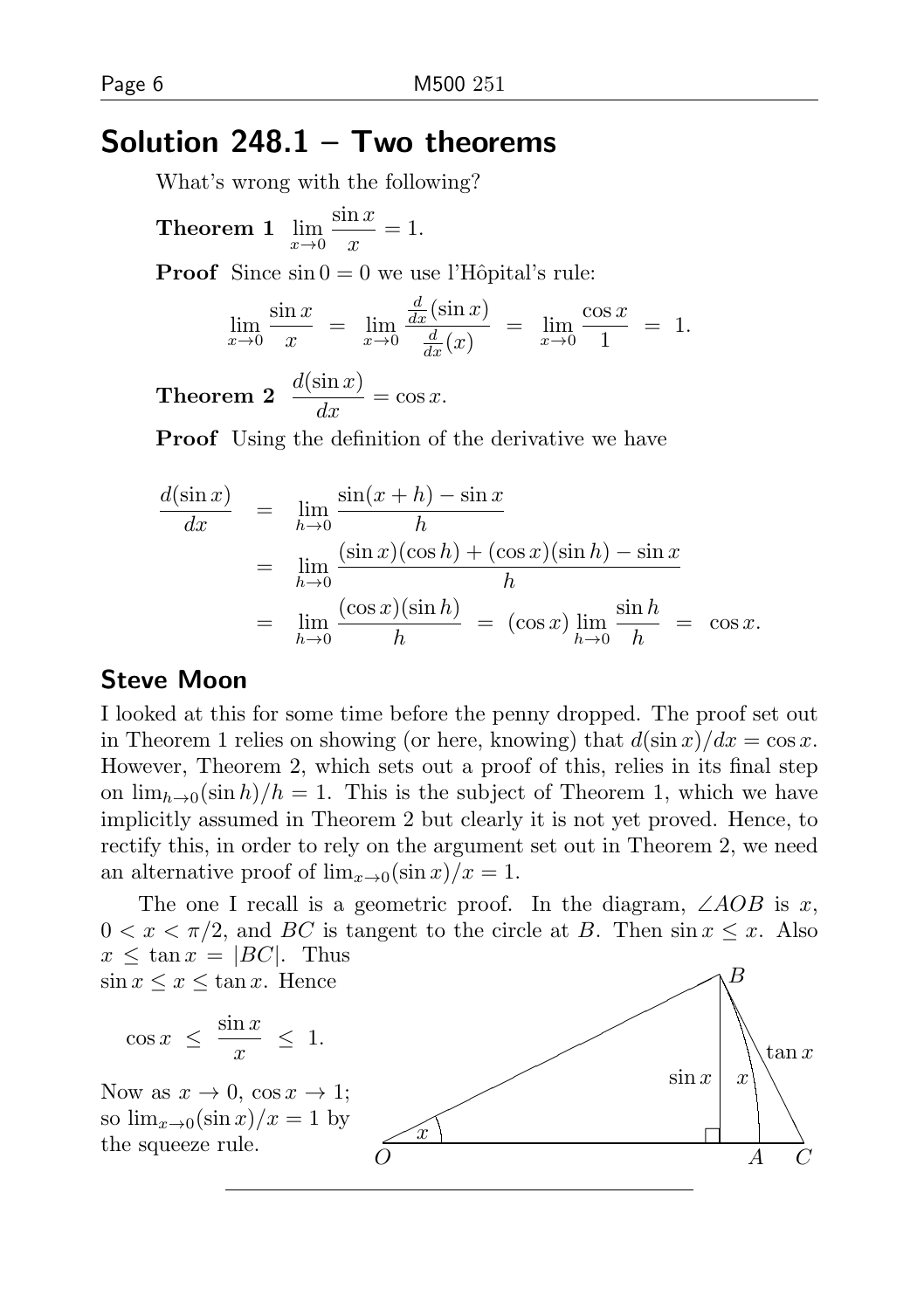#### Sebastian Hayes

#### Reflections on Problem 248.1

What is wrong with these two theorems? The argument is circular. Theorem 1 uses Theorem 2 in the final step and Theorem 2 uses Theorem 1. But this set me thinking. How would I convince myself that the limit of  $(\sin \theta)/\theta = 1$  as  $\theta \to \infty$ ?

For most people, including quite a few mathematics students, the relation is true since for anything less than 0.087 radians (about 5 degrees),  $\sin \theta$ and  $\theta$  are the same to three decimal places. But how is  $\sin \theta$  calculated? Presumably by using the expansion

$$
\sin \theta = \theta - \frac{\theta^3}{3!} + \frac{\theta^5}{5!} - \frac{\theta^7}{7!} + \dots
$$

But I strongly suspect that the person or persons (Maclaurin? Euler?) who first concocted this series did so by using the 'fact' that the second derivative of sin x was  $-\sin x$  and then expanding sin x as a power series. So we are not out of the woods yet.

As a mathematical fundamentalist or vegan, I view sines and cosines as essentially ratios between line segments rather than infinite series. Consider the following figure.



If  $\angle POD = \theta$  in radians, PE, the arc subtended by the angle  $\theta$ , is r $\theta$  and  $r\theta > PD = r\sin\theta$ . Also,  $QE = r\tan\theta > r\theta > PD$ . So

$$
r\sin\theta \; < \; r\theta \; < \; r\tan\theta.
$$

This inequality holds for any circle with  $r > 0$  and all angles  $\theta$  for which  $\sin \theta$ ,  $\cos \theta$  and  $\tan \theta$  are defined. We take  $\theta$  as positive (anti-clockwise from the x-axis) and, since we are only concerned with small angles,  $0 < \theta < \pi/2$ .

Dividing by  $r \sin \theta$ , which is positive and non-zero we have

$$
1 \ < \ \frac{\theta}{\sin \theta} \ < \ \frac{1}{\cos \theta}.
$$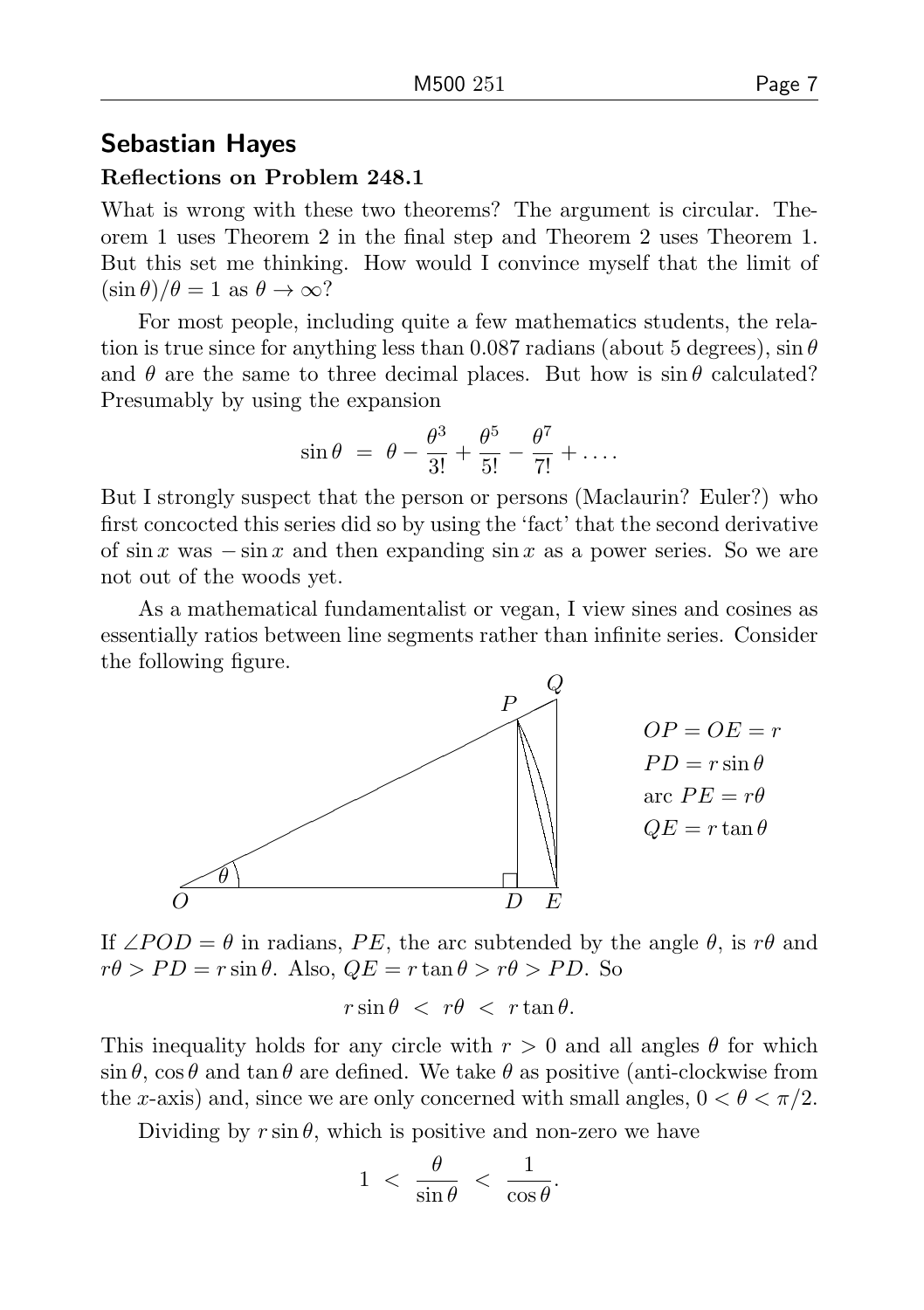But 1 has limit 1 since it is never anything else. If we can show that the limit of  $1/(\cos \theta)$  is 1 as  $\theta \to 0$ , the expression  $\theta/(\sin \theta)$  will be squeezed between two limits. What can at once be deduced from the diagram is:

- 1.  $r \cos \theta$  must be smaller than the radius and so, for unit radius,  $0 < \cos \theta < 1$ ;
- 2. As  $\theta$  decreases,  $\cos \theta$  increases, or if  $\phi < \theta$ ,  $\cos \phi > \cos \theta$ .

Thus  $1/(\cos \theta)$  is thus monotonic decreasing and has a lower limit of 1 which is sufficient to establish convergence. If we want to apply the canonical test, we have to find a  $\delta$  such that, for any  $\epsilon > 0$ , whenever  $0 < \theta < \delta$  we have  $|(1 - 1/(\cos \theta))| < \epsilon.$ 

With  $\delta < \cos^{-1} 1/(1+\epsilon)$  we should be home and, applying the 'sandwich principle' for limits, we have  $\lim_{\theta\to 0} \theta/(\sin \theta) = 1$ . Turning this on its head, we finally obtain

$$
\lim_{\theta \to 0} \frac{\sin \theta}{\theta} = 1.
$$

Note, however, that  $\theta$  is the *independent* variable — sin  $\theta$  depends on  $\theta$  and not the reverse. From here we can find the derivative of  $\sin \theta$  in the manner of Theorem 2 — all that is needed apart from the definition of the derivative is the 'double angle' formula  $\sin(A + B) = \sin A \cos B + \cos A \sin B$ , which can be easily proved geometrically for all angles A, B, where  $0 < A < \pi/2$ and  $0 < B < \pi/2$ .

However, what's all this got to do with the well-known power series? Define a convergent power series  $f(x)$  with the property that  $d^2 f(x)/dx^2 =$  $-f(x)$ . Setting  $A_0 = 0$ ,  $A_1 = 1$  and equating coefficients we eventually end up with

$$
f(x) = x - \frac{x^3}{3!} + \frac{x^5}{5!} - \frac{x^7}{7!} + \dots + (-1)^n \frac{x^{2n+1}}{(2n+1)!} + \dots
$$

But I'm none too happy about identifying the above series with  $\sin x$  (and its derivative with  $\cos x$ ). For, if  $\sin x$  and  $\cos x$  are geometric relations between line segments, when there is no triangle, there can be no sine or cosine. For me, geometric sin x is undefined at  $x = 0$  (and likewise at  $x = \pi/2$  &c.) although the *limit* of  $\sin x$  as  $x \to 0$  is certainly 0. (It is distressing how often it seems necessary to point out, even to mathematicians, that the existence of a limit does not in any way guarantee that this limit is actually attained.)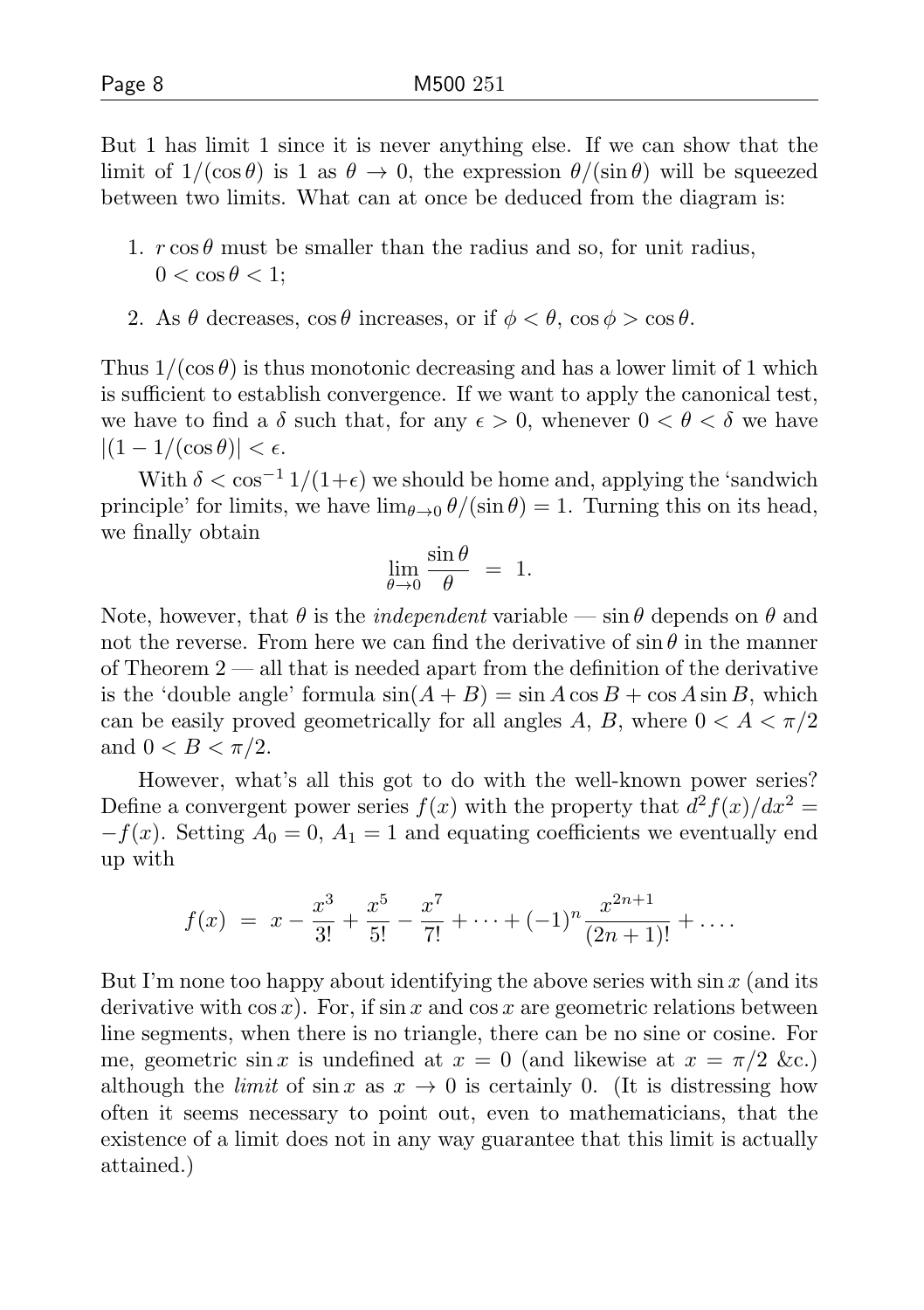All in all, I would feel a lot easier if the 'sin  $x$  power series' were derived (or defined) recursively term by term along with a demonstration that the difference between  $f(x)$  and sin x is always decreasing as we add more terms with limit zero. For  $\sin x$  is, in my eyes, *itself* the limit of a power series as n increases without bound, i.e. if  $0 < x < \pi/2$ ,

$$
\lim_{n \to \infty} \left( x - \frac{x^3}{3!} + \frac{x^5}{5!} - \frac{x^7}{7!} + \dots + (-1)^n \frac{x^{2n+1}}{(2n+1)!} \right) = \sin x.
$$

A more general point needs to be made. Practically all proofs in Analysis and Calculus depend on the assumption that the independent variable (in this case the angle  $\theta$ ) can be made arbitrarily small. This is quite legitimate if we restrict ourselves to pure mathematics. But Calculus was invented by Newton and Leibnitz to elucidate problems in physics and has been employed in applied areas ever since. Translated into physical terms, the basic assumption of Calculus and Analysis, is the presumption that space and time are 'infinitely divisible'. But I do not believe they are for both logical and observational reasons. There is a growing (but still minority) view amongst theoretical physicists that Space/Time is 'grainy', i.e. that there are minimal distances and minimal intervals of time just as there are minimal transfers of energy (quanta). If this proves to be the case, Calculus and a lot else besides constitutes a very misleading model of a reality that is, at bottom, discrete. The great majority of differential equations are, in any case, unsolvable analytically and increasingly the trend is to slog things out iteratively with high-speed computers taking things to the level of precision required by the conditions of the problem and then stopping. Dreadful to say so, but it seems that Calculus's reign, like that of the dinosaurs, is drawing to a close and that the future will go to algorithmic methods, genetic or otherwise.

## Problem 251.6 – Integer

### Tony Forbes

Show that for positive integer  $n$ ,

$$
\frac{\left(10^{9n10^{n-1}-1}-1\right)\left(100^{n}-10^{n}+10\right)+9}{\left(10^{n}-1\right)^{2}}
$$

is an integer.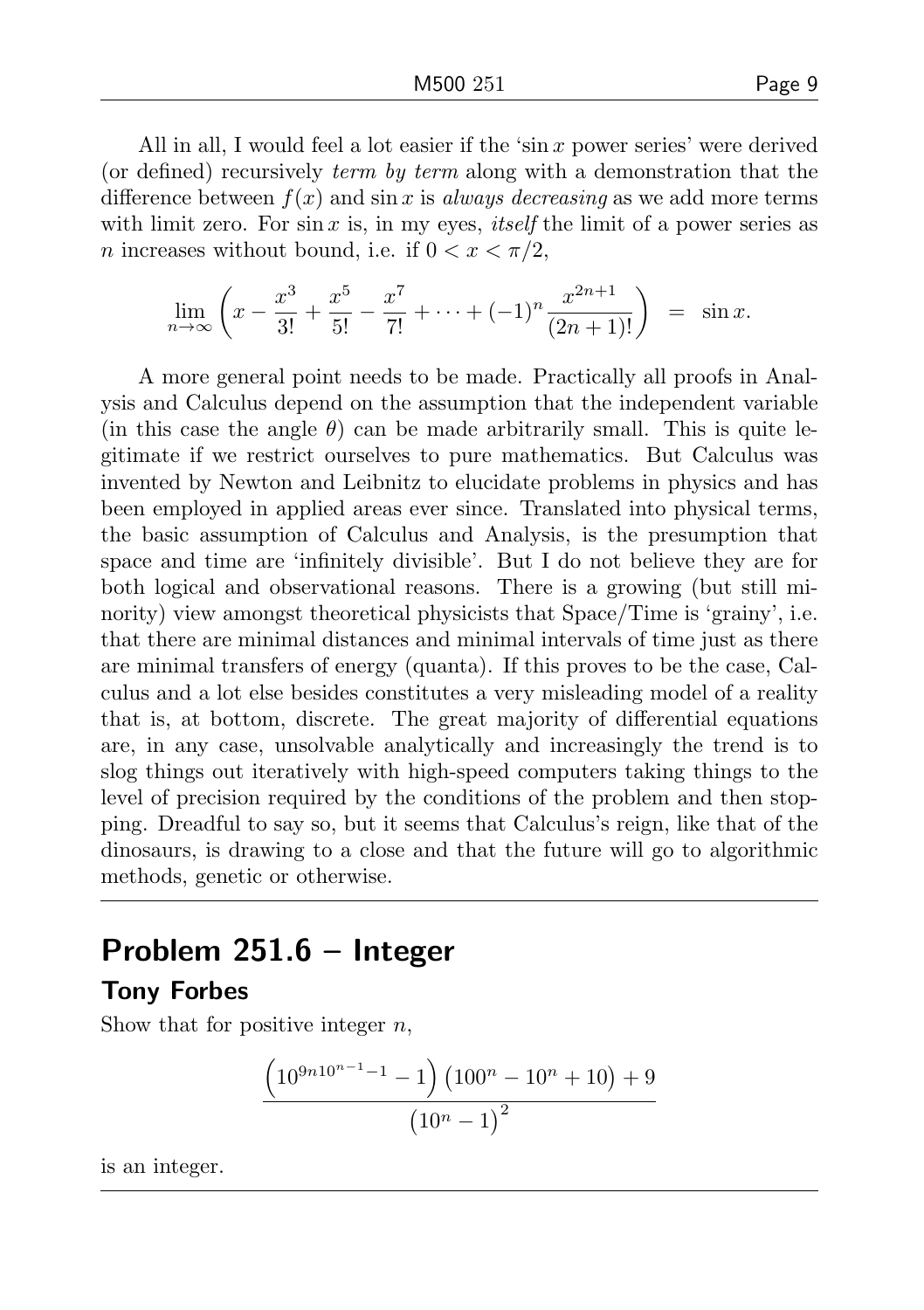## Solution 210.1 – Determinant

Compute

```

        4 a+b+c+d a^2+b^2+c^2+d^2 a^3+b^3+c^3+d^3a+b+c+d a^2+b^2+c^2+d^2 a^3+b^3+c^3+d^3 a^4+b^4+c^4+d^4a^2 + b^2 + c^2 + d^2 a^3 + b^3 + c^3 + d^3 a^4 + b^4 + c^4 + d^4 a^5 + b^5 + c^5 + d^5a^3 + b^3 + c^3 + d^3 a^4 + b^4 + c^4 + d^4 a^5 + b^5 + c^5 + d^5 a^6 + b^6 + c^6 + d^6

                                                                               .
```
## Steve Moon

Assuming there is a relatively elegant expansion for this determinant, I gave up trying to find it by brute force; any material simplification was well hidden in the lengthy algebra.

To simplify, hopefully, I considered the determinants of smaller  $n \times n$ matrices, symmetric about the main diagonal, with all elements the sum of powers of n parameters, each freely interchangeable. Hence any solution is expected to reflect this interchangeability. The number in the top-left position is of course the sum of the zeroth powers of the parameters.

For  $n=2$ .  $\begin{array}{c} \begin{array}{c} \begin{array}{c} \begin{array}{c} \end{array} \\ \end{array} \\ \begin{array}{c} \end{array} \end{array} \end{array}$ 2  $a + b$  $a + b \quad a^2 + b^2$  $\begin{array}{c} \begin{array}{c} \begin{array}{c} \begin{array}{c} \end{array} \\ \end{array} \\ \begin{array}{c} \end{array} \end{array} \end{array}$  $= 2(a^2 + b^2) - (a + b)^2 = (a - b)^2$ . For  $n=3$ , 3  $a+b+c$   $a^2+b^2+c^2$  $a+b+c$   $a^2+b^2+c^2$   $a^3+b^3+c^3$   $= (a - b)^2 (a - c)^2 (b - c)^2$ 

which meets the pairwise interchangeability condition. Even for this small example the algebra is tedious, and is omitted.

So for  $n = 4$ , we deduce that the answer to the problem is

$$
(a-b)^{2}(a-c)^{2}(a-d)^{2}(b-c)^{2}(b-d)^{2}(c-d)^{2},
$$

and this is confirmed by Maple.

Finally I evaluated the determinant for  $n = 5$ :

 $a^2 + b^2 + c^2$   $a^3 + b^3 + c^3$   $a^4 + b^4 + c^4$ 

$$
(a-b)^{2}(a-c)^{2}(a-d)^{2}(a-e)^{2}(b-c)^{2}(b-d)^{2}(b-e)^{2}(c-d)^{2}(c-e)^{2}(d-e)^{2},
$$

again confirmed by Maple.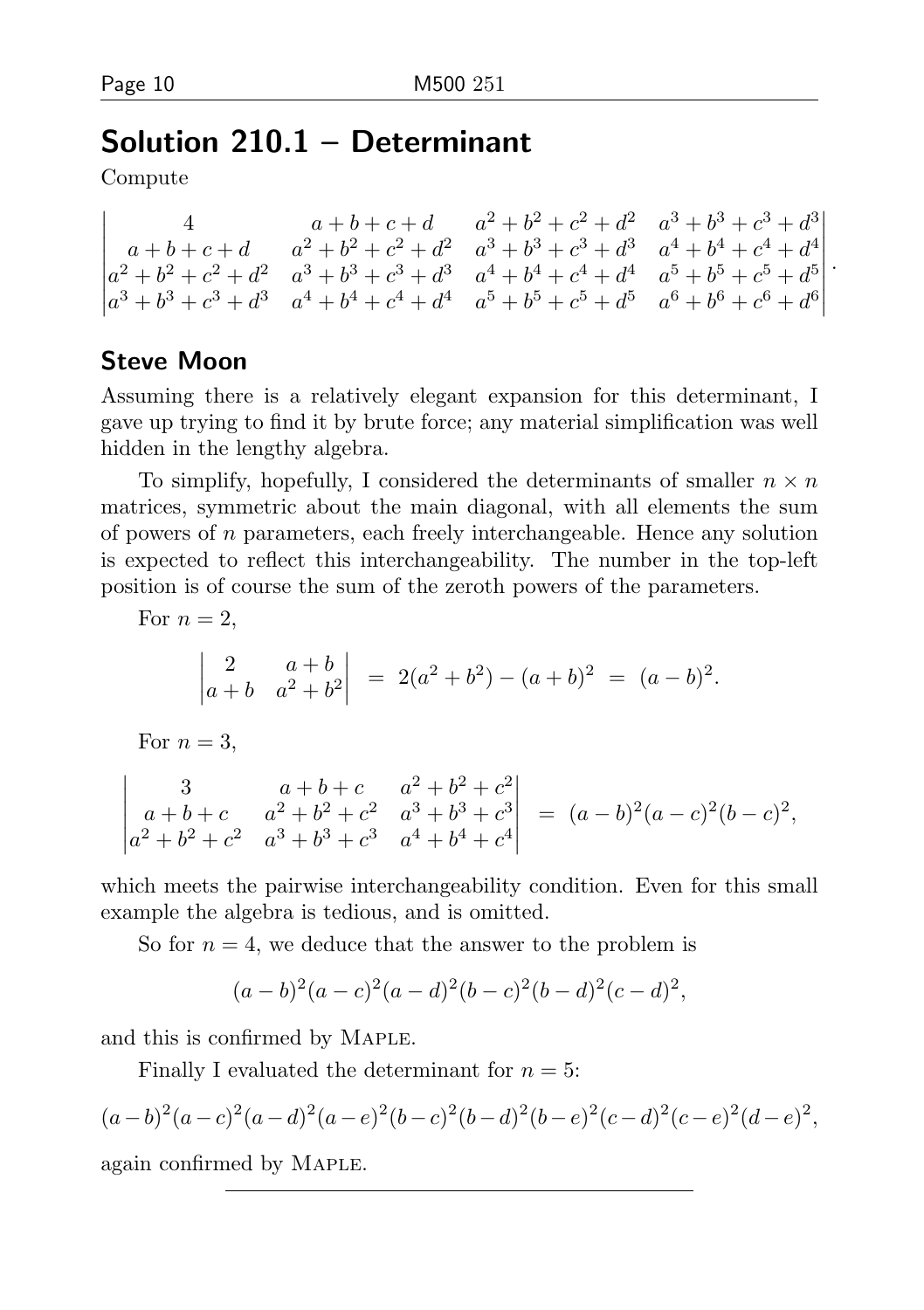#### Tony Forbes

Curiously, if you generalize the thing slightly by adding  $t$  to each exponent, you also get a nice formula. For example, in the case  $n = 3$  the determinant becomes

$$
\begin{vmatrix} a^t + b^t + c^t & a^{t+1} + b^{t+1} + c^{t+1} & a^{t+2} + b^{t+2} + c^{t+2} \\ a^{t+1} + b^{t+1} + c^{t+1} & a^{t+2} + b^{t+2} + c^{t+2} & a^{t+3} + b^{t+3} + c^{t+3} \\ a^{t+2} + b^{t+2} + c^{t+2} & a^{t+3} + b^{t+3} + c^{t+3} & a^{t+4} + b^{t+4} + c^{t+4} \end{vmatrix}
$$
  
=  $(abc)^t (a - b)^2 (a - c)^2 (b - c)^2$ .

Unfortunately I do not know of any way to obtain this result other than by getting MATHEMATICA to do the work.

## Solution 234.2 – Series

Show that

$$
1 - \frac{1}{7} + \frac{1}{9} - \frac{1}{15} + \frac{1}{17} - \frac{1}{23} + \frac{1}{25} - \dots = \frac{\pi(\sqrt{2}+1)}{8},
$$

an interesting relation between  $\pi$  and  $\sqrt{2}$ .

#### Steve Moon

Let  $S_1$  denote the series in question. From the power series for  $\tan^{-1} x$ ,

$$
\tan^{-1} x = 1 - \frac{x^3}{3} + \frac{x^5}{5} - \frac{x^7}{7} + \frac{x^9}{9} - \frac{x^{11}}{11} + \dots,
$$

set  $x = 1$  and recall that  $\tan^{-1} 1 = \pi/4$ . Thus

$$
S_1 = \frac{\pi}{4} + \left(\frac{1}{3} - \frac{1}{5} + \frac{1}{11} - \frac{1}{13} + \frac{1}{19} - \frac{1}{21} + \dots\right) = \frac{\pi}{4} + S_2,
$$

say. So  $S_2$  denotes the infinite series containing the 'missed terms'.

We can generate the terms of  $S_2$  as follows. We have

$$
\int_0^1 \frac{x^2 - x^4}{1 - x^8} dx = \sum_{k=0}^\infty \int_0^1 (x^2 - x^4) x^{8k} dx = \sum_{k=0}^\infty \left[ \frac{x^{8k+3}}{8k+3} - \frac{x^{8k+5}}{8k+5} \right]_0^1
$$

$$
= \frac{1}{3} - \frac{1}{5} + \frac{1}{11} - \frac{1}{13} + \frac{1}{19} - \frac{1}{21} + \dots,
$$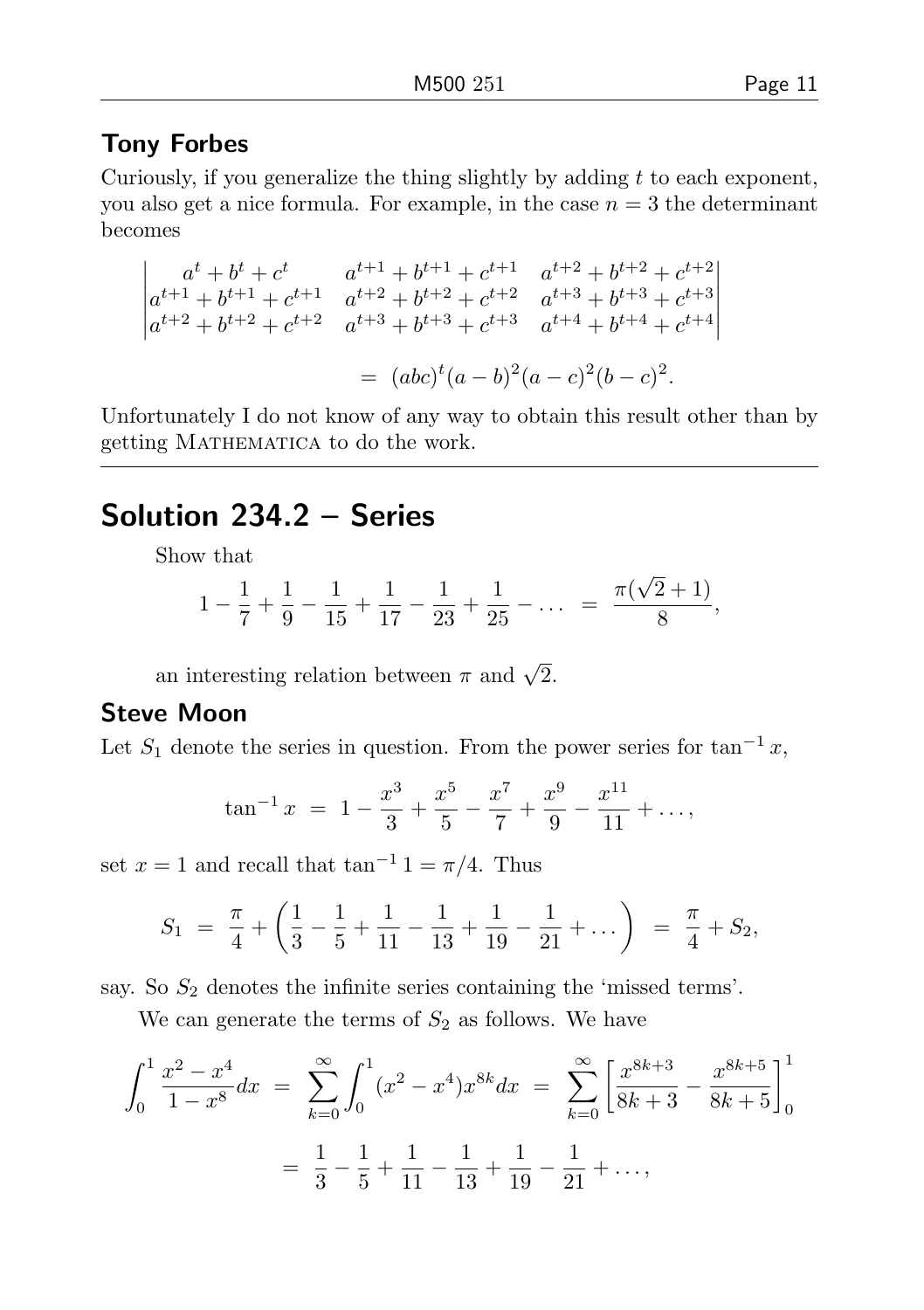where we have used  $1/(1-x^8) = 1 + x^8 + x^{16} + ...$  To confirm that the integrand is finite throughout the range  $0 \leq x \leq 1$  we need to check that

$$
\lim_{x\to 1}(x^2 - x^4)/(1 - x^8)
$$
 exists. But by l'Hôpital's rule this is  $\lim_{x\to 1}(2x - 4x^3)/(-8x^7) = 1/4$ . So I believe we are OK to proceed. Therefore

$$
S_1 = \frac{\pi}{4} + \int_0^1 \frac{x^2 - x^4}{1 - x^8} dx = \int_0^1 \frac{x^2}{(1 + x^2)(1 + x^4)} dx.
$$

Splitting the integrand into partial fractions gives

$$
S_1 = \frac{\pi}{4} + \frac{1}{2} \int_0^1 \frac{x^2 + 1}{1 + x^4} dx - \frac{1}{2} \int_0^1 \frac{1}{1 + x^2} dx = \frac{\pi}{8} + \frac{1}{2} \int_0^1 \frac{x^2 + 1}{1 + x^4} dx,
$$

since  $\int_0^1 dx/(1 + x^2) = \left[\tan^{-1} x\right]_0^1 = \pi/4.$ 

To deal with the other integral we use

$$
x^{4} + 1 = (x^{2} + \sqrt{2}x + 1)(x^{2} - \sqrt{2}x + 1)
$$

and again split into partial fractions:

$$
\frac{x^2+1}{1+x^4} = \frac{1}{2} \left( \frac{1}{x^2 + \sqrt{2}x + 1} + \frac{1}{x^2 - \sqrt{2}x + 1} \right).
$$

Hence

$$
S_1 = \frac{\pi}{8} + \frac{1}{4} \int_0^1 \frac{1}{x^2 + \sqrt{2}x + 1} + \frac{1}{4} \int_0^1 \frac{1}{x^2 - \sqrt{2}x + 1}
$$
  
=  $\frac{\pi}{8} + \frac{1}{2} \int_0^1 \frac{1}{1 + (\sqrt{2}x + 1)^2} + \frac{1}{2} \int_0^1 \frac{1}{1 + (\sqrt{2}x - 1)^2}$   
=  $\frac{\pi}{8} + \frac{\sqrt{2}}{4} \left( \tan^{-1}(\sqrt{2} + 1) + \tan^{-1}(\sqrt{2} - 1) \right).$ 

But  $\tan \pi/8 = \sqrt{2} - 1$  and  $\tan 3\pi/8 = \sqrt{2} + 1$ . Hence

$$
S_1 = \frac{\pi}{8} + \frac{\sqrt{2}}{4} \left( \frac{3\pi}{8} + \frac{\pi}{8} \right) = \frac{\pi}{8} (\sqrt{2} + 1),
$$

as required.

## Problem 251.7 – Fourteen cubes

Can you fit 14 cubes of volume 2 in a  $5 \times 5 \times 2\frac{1}{2}$  box?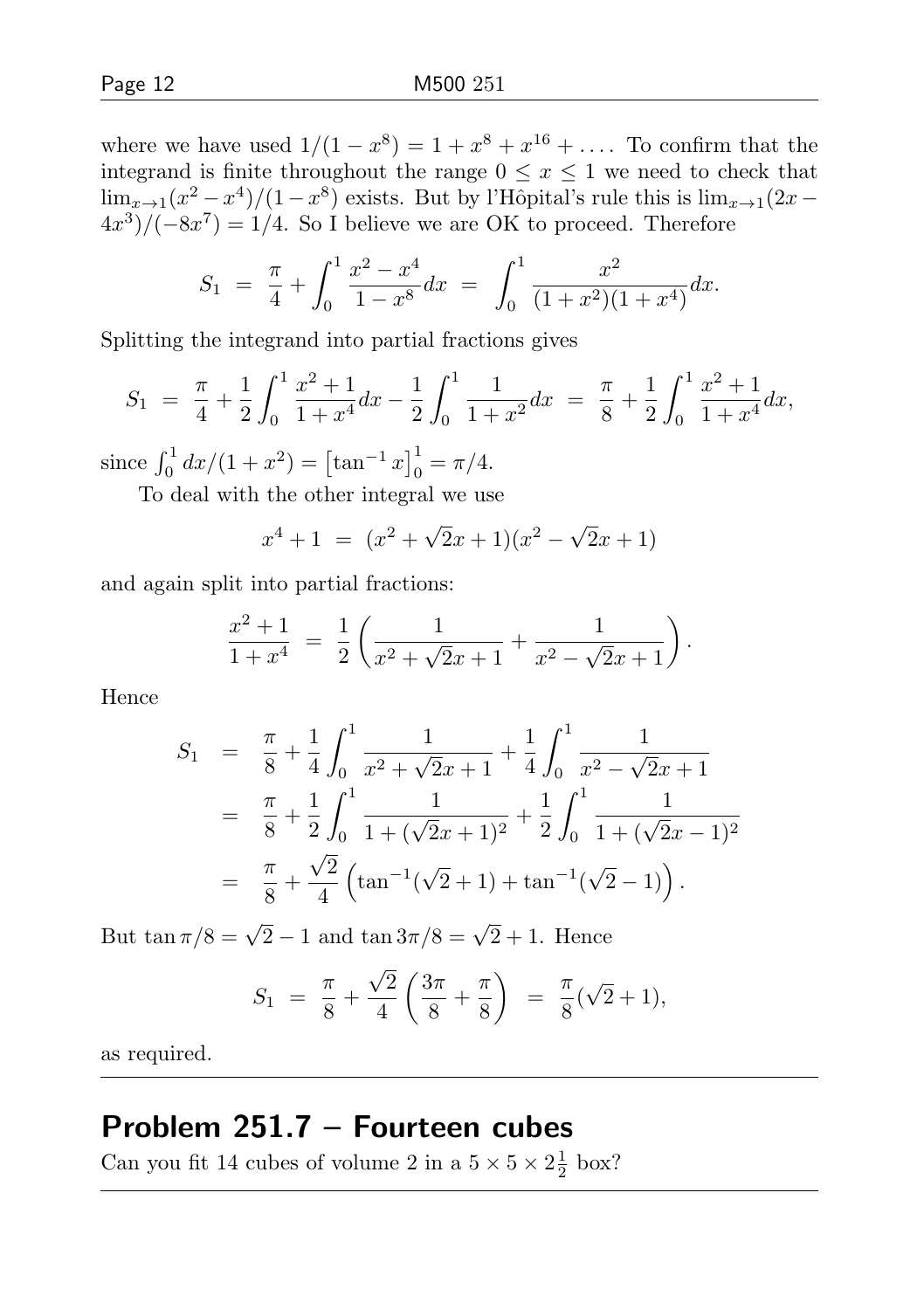## Problem 251.8 – Six-week months

## Tony Forbes

A week starts on Monday and ends on Sunday. A six-week month is a month that spans six weeks (September 2013 for example).

Show that a year has two, three or four six-week months, at least one of which must have 31 days. (This year has two—the other one being December.) So these things cannot be avoided, as I expect calendar designers already know.

Show that when there are four six-week months in a year, they must be January, April, July and December.

## Problem 251.9 – The Philo line

#### Dick Boardman

Philo of Byzantium (180–120 BC) examined the following problem: Given two lines meeting at angle  $\rho$ , say, and a fixed point between them, what is the shortest line through the fixed point and its intersections with both lines.

I can solve this using calculus. But how could Philo have proved the minimum using the tools available at that time? All I can think of is that he used a light ray and mirrors or that he used the tangent to a higher curve. Any ideas?



**Tony Forbes** — The illustration shows the special case where  $\rho = 90$ degrees. The lines are  $OA$  and  $OB$ , the point is P, and the Philo line is AB. This suggests another problem. Assuming that  $\rho = \pi/2$  and that P has coordinates  $(1, p)$ , determine the coordinates of W, the other point of intersection between the Philo line and the circle with diameter OP.

If you are like me, expect to be surprised and delighted by the answer.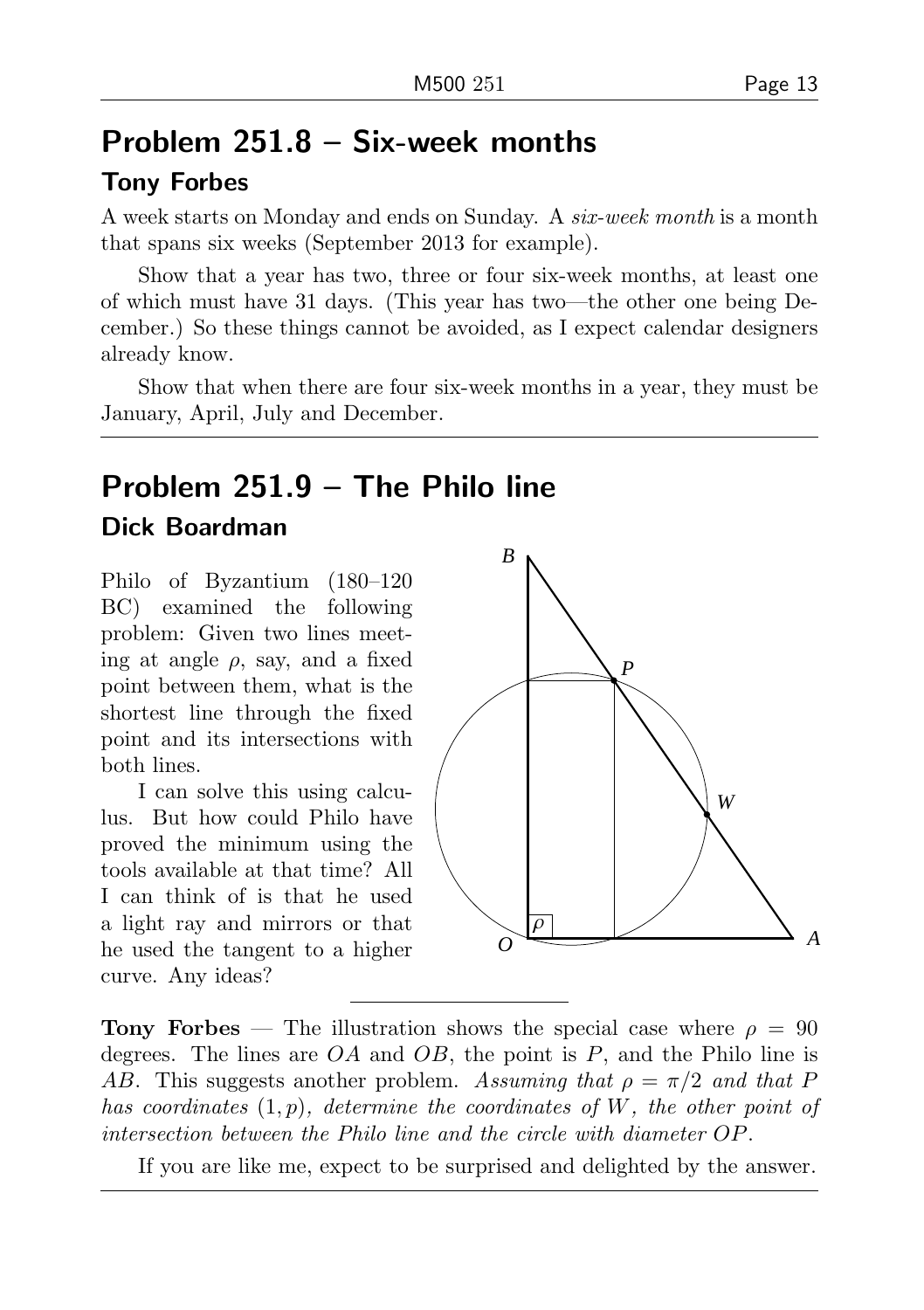## Solution 249.4 – Radium

Imagine you have constructed a sphere, 10 cm radius, of pure radium-226. You then leave it alone and return to it about 1600 years later. What would you expect to see? Recall that Ra-226 decays to radon-222 with half-life 1601 years, and Rn-222 decays to polonium-218 with half-life 3.8235 days. There are further steps: Po-218 to lead-214 and astatine-218, Pb-214 to bismuth-214, At-218 to Bi-214 and Rn-218 (half-life 0.036 seconds), and so on until Pb-206 is reached. Amongst the decay products are noble gases. Will they work their way out and escape gracefully from the surface of the sphere, or will there be sufficient accumulation in the centre to build up pressure and blow the thing apart?

#### Colin Davies

A few quick thoughts about the radium sphere.

I suspect that a sphere of pure radium-226, once assembled, would get extremely hot very quickly as a result of its very high radioactivity. Radium's melting temperature is apparently 700◦C. It might melt, but before it melted it would probably collapse into a pancake under its own 23 kg weight.

Radium is the atomically heaviest of the group 2 metals and is therefore very reactive chemically. The hot sphere would probably react with almost all the gases (including nitrogen) in the atmosphere, so it would need to be left in a vacuum for the 1600-year duration of the experiment.

However, let's assume it can remain as a reasonably solid sphere in a vacuum. Then the radon-222 content would presumably be continually proportionate to the ratio of the half-lives of radon-222 to radium-226. That is presumably  $3.8235/(1601 \cdot 365) \approx 6 \cdot 10^{-6}$ . That is about 1 part in 100,000. So I don't think it would take up much room or have much effect.

You do not give the half-life of astatine-218, but as a halogen, it will be certain to react chemically with the radium to form RaAt2. That reaction will be exothermic, and will increase the temperature even more.

It is not clear from your explanation how much stable noble gas will be produced, but as it will be produced evenly over the whole volume of the hot sphere I think it will form a sort of colloidal solution of a gas in a solid. In other words, the sphere would become a meringue, or possibly a stiff foam like a metallic pizza if it did collapse.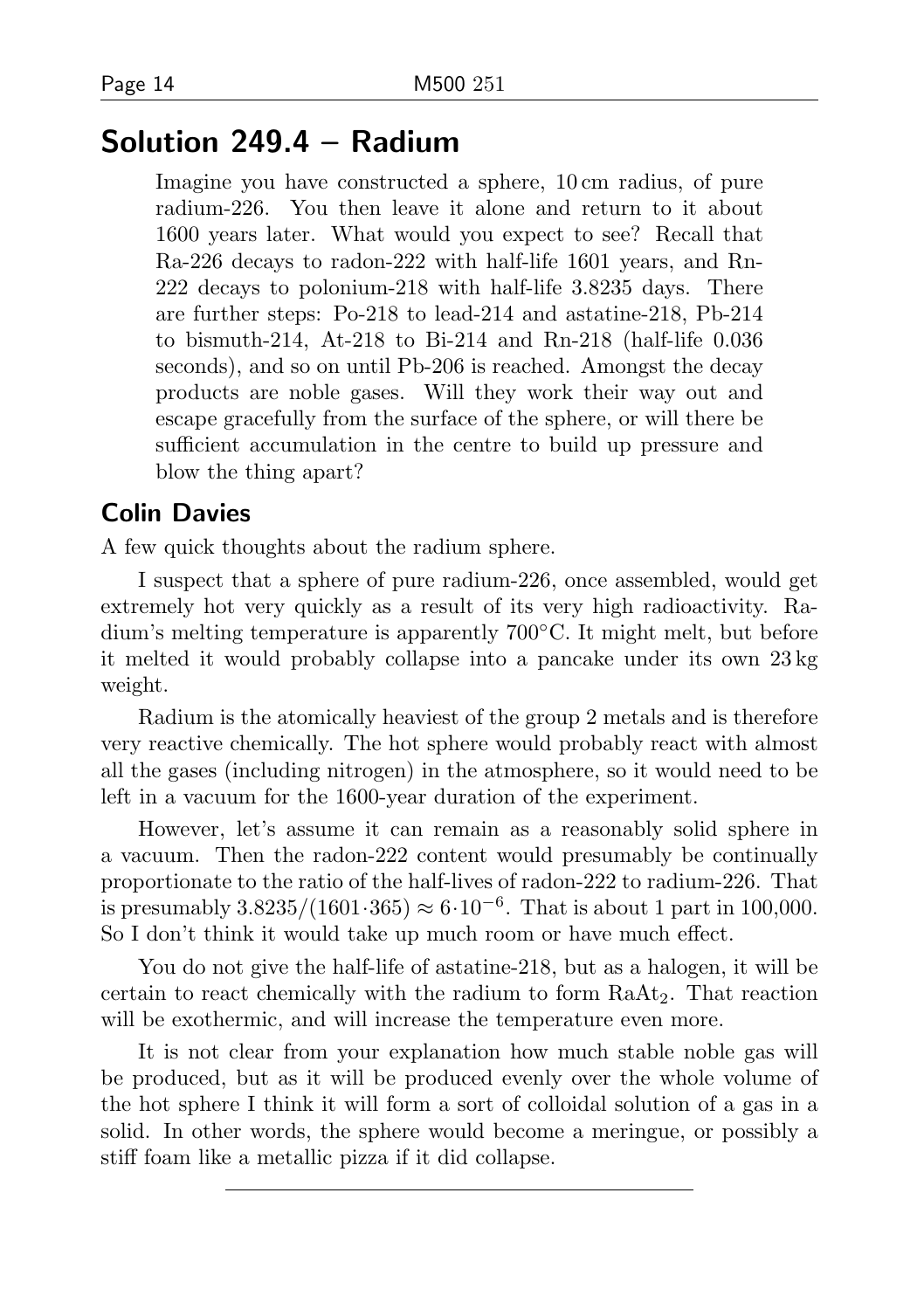#### Barbara Lee

Dear Tony,

What are you trying to do, discover if there is a critical mass for radium? This was not discussed in our lectures at the Isotope School.

Radium-226 decays with the emission of an alpha particle, a gamma ray and a small amount of internal conversion where energy is transmitted to one of the orbital electrons.

Polonium-218 emits an alpha particle. Alpha particles are considered to be heavy in nuclear physics and their range in air is only about 4 cm; so the ones in your lump of radium won't be going anywhere.

Lead-214 emits mainly beta particles and some weak gamma rays. So does bismuth-214. And so on until you are left with lead-206.

As there is a lot of activity going on in your sphere I suspect that the critical mass might be reached before you finish constructing it. Please do not do this; my youngest son lives in Wolsey Drive and he might be exterminated by your big bang.

Yours sincerely,

### Tony Forbes

Wikipedia provides the following details for Ra-226 and its decay products.

| Nuclide                  | Half-life              | Decay modes                                                                 |
|--------------------------|------------------------|-----------------------------------------------------------------------------|
| Ra-226                   | 1601y                  | $\alpha$ to Rn-222                                                          |
| Rn-222                   | $3.8235\,\mathrm{d}$   | $\alpha$ to Po-218                                                          |
| $Po-218$                 | $3.10\,\mathrm{m}$     | 99.98% $\alpha$ to Pb-214, 0.02% $\beta^-$ to At-218                        |
| $\mathrm{At}\text{-}218$ | 1.5 s                  | 99.90% $\alpha$ to Bi-214, 0.10% $\beta^-$ to Rn-218                        |
| $Rn-218$                 | $35 \,\rm ms$          | $\alpha$ to Po-214                                                          |
| $Pb-214$                 | $26.8\,\mathrm{m}$     | $\beta^-$ to Bi-214                                                         |
| $Bi-214$                 | 19.9 <sub>m</sub>      | 99.98% $\beta^-$ to Po-214, 0.02% $\alpha$ to Tl-210                        |
| $Po-214$                 | $0.1643 \,\mathrm{ms}$ | $\alpha$ to Pb-210                                                          |
| Tl-210                   | $1.30\,\mathrm{m}$     | $\beta$ <sup>-</sup> to Pb-210                                              |
| $Pb-210$                 | 22.3y                  | 99.9999981\% $\beta$ <sup>-</sup> to Bi-210, 0.0000019\% $\alpha$ to Hg-206 |
| $Bi-210$                 | $5.013\,\mathrm{d}$    | 99.99987\% $\beta^-$ to Po-210, 0.00013\% $\alpha$ to Tl-206                |
| $Po-210$                 | 138.376 d              | $\alpha$ to Pb-206                                                          |
| $Hg-206$                 | $8.15 \,\mathrm{m}$    | $\beta$ <sup>-</sup> to Tl-206                                              |
| Tl-206                   | $4.199\,\mathrm{m}$    | $\beta^-$ to Pb-206                                                         |
| $Pb-206$                 |                        | stable                                                                      |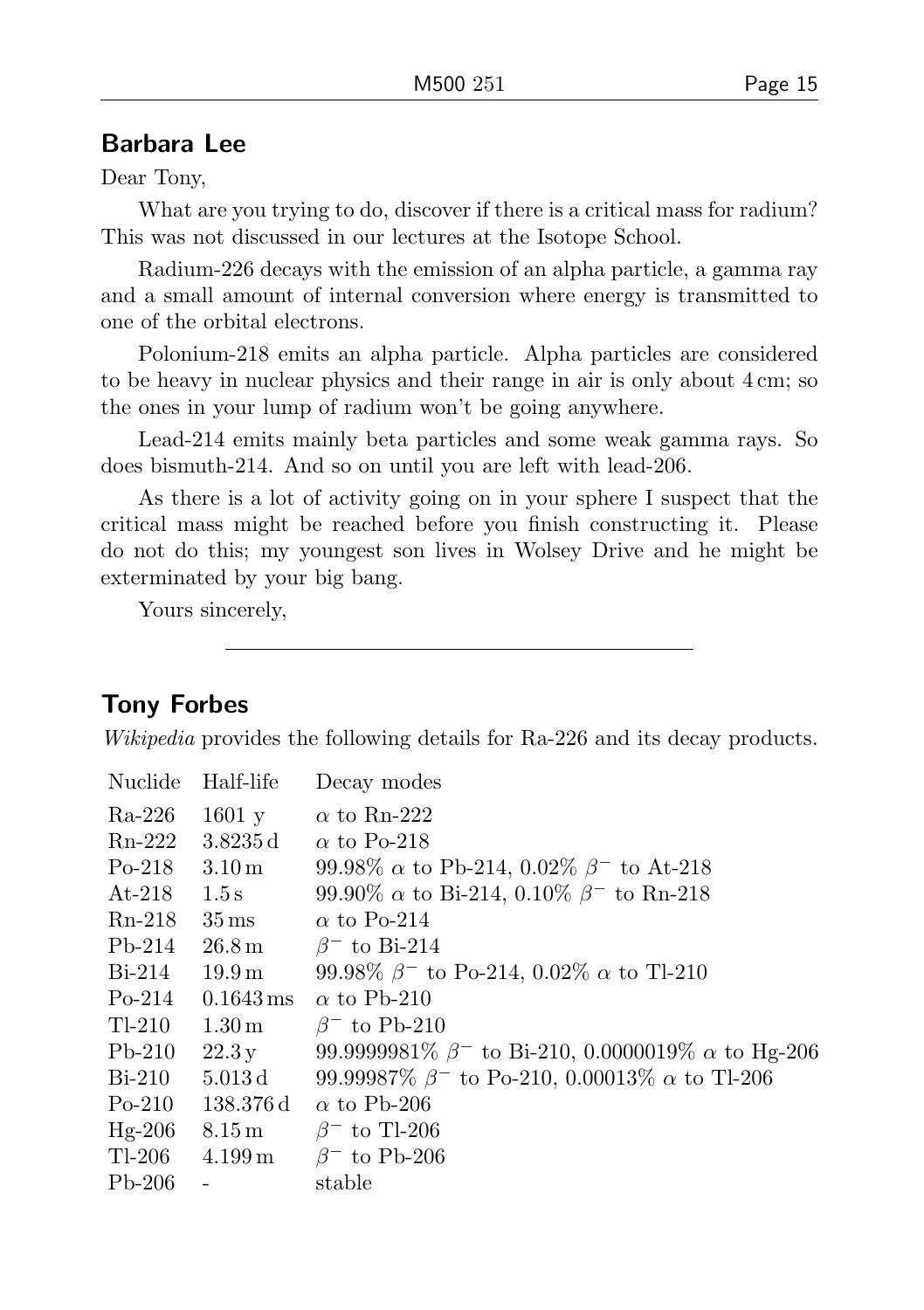From this information we can compute the numbers of atoms of the various elements in the sample arising from a single Ra-226 nucleus after 1601 years:

Ra-226: 0.5, Rn-222:  $3.269 \times 10^{-6}$ , Po-218:  $1.841 \times 10^{-9}$ , At-218:  $2.969 \times 10^{-15}$ , Rn-218:  $6.927 \times 10^{-20}$ , Pb-214:  $1.591 \times 10^{-8}$ , Bi-214:  $1.182 \times 10^{-8}$ , Po-214:  $1.626 \times 10^{-15}$ , Tl-210:  $1.544 \times 10^{-13}$ , Pb-210: 0.00706, Bi-210:  $4.347 \times 10^{-6}$ , Po-210: 0.000120, Hg-206:  $9.325 \times 10^{-17}$ , Tl-206:  $3.335 \times 10^{-15}$ , Pb-206: 0.493, He-4: 2.493.

As we can see, the only significant quantities remaining are radium, lead, a little polonium and a rather large amount of helium (from alpha particles that have each acquired a couple of stray electrons). In terms of weight, from one gram of Ra-226 we get:

Ra-226: 0.5 g, Rn-222:  $3.211 \times 10^{-6}$  g, Po-218:  $1.775 \times 10^{-9}$  g, At-218:  $2.864 \times 10^{-15}$  g, Rn-218:  $6.682 \times 10^{-20}$  g, Pb-214:  $1.506 \times 10^{-8}$  g, Bi-214:  $1.119 \times 10^{-8}$  g, Po-214:  $1.539 \times 10^{-15}$  g, Tl-210:  $1.434 \times 10^{-13}$  g, Pb-210: 0.00656157 g, Bi-210:  $4.038 \times 10^{-6}$  g, Po-210: 0.0001115 g, Hg-206: 8.498 × 10<sup>-17</sup> g, Tl-206: 3.039 × 10<sup>-15</sup> g, Pb-206: 0.449092 g, He-4: 0.0441441 g.

Now one can add up all these masses to obtain a total of 0.999916 g. So, it looks as if our 10 cm sphere, weighing approximately 23 kg, will generate about  $23 \times 0.000084 c^2 \approx 1.7 \times 10^{14}$  joules during the life of the experiment starting at about 4.8 kilowatts and decreasing roughly exponentially to about 2.4 kW.

There is no cause for concern. From the wording of the problem, I think it is clear we are dealing with an imaginary situation. In the past radium might have been obtainable by the shovelful from the local chemist but nowadays it is a little difficult to get hold of.

Americium-241, on the other hand, is readily available as the active ingredient of smoke alarms. However, a typical 0.9 microcurie's worth of Am-241 (half-life 432 y) in a smoke detection unit weighs less than 0.3 micrograms, and although the critical mass of Am-241 is understandably kept secret (figures in the public domain are presumably disinformation) we can assume you would probably need kilograms of the stuff. So if you are planning to build an Am-241 reactor, your biggest problem by far will be the disposal of the scrap plastic from several billion dismantled smoke alarms.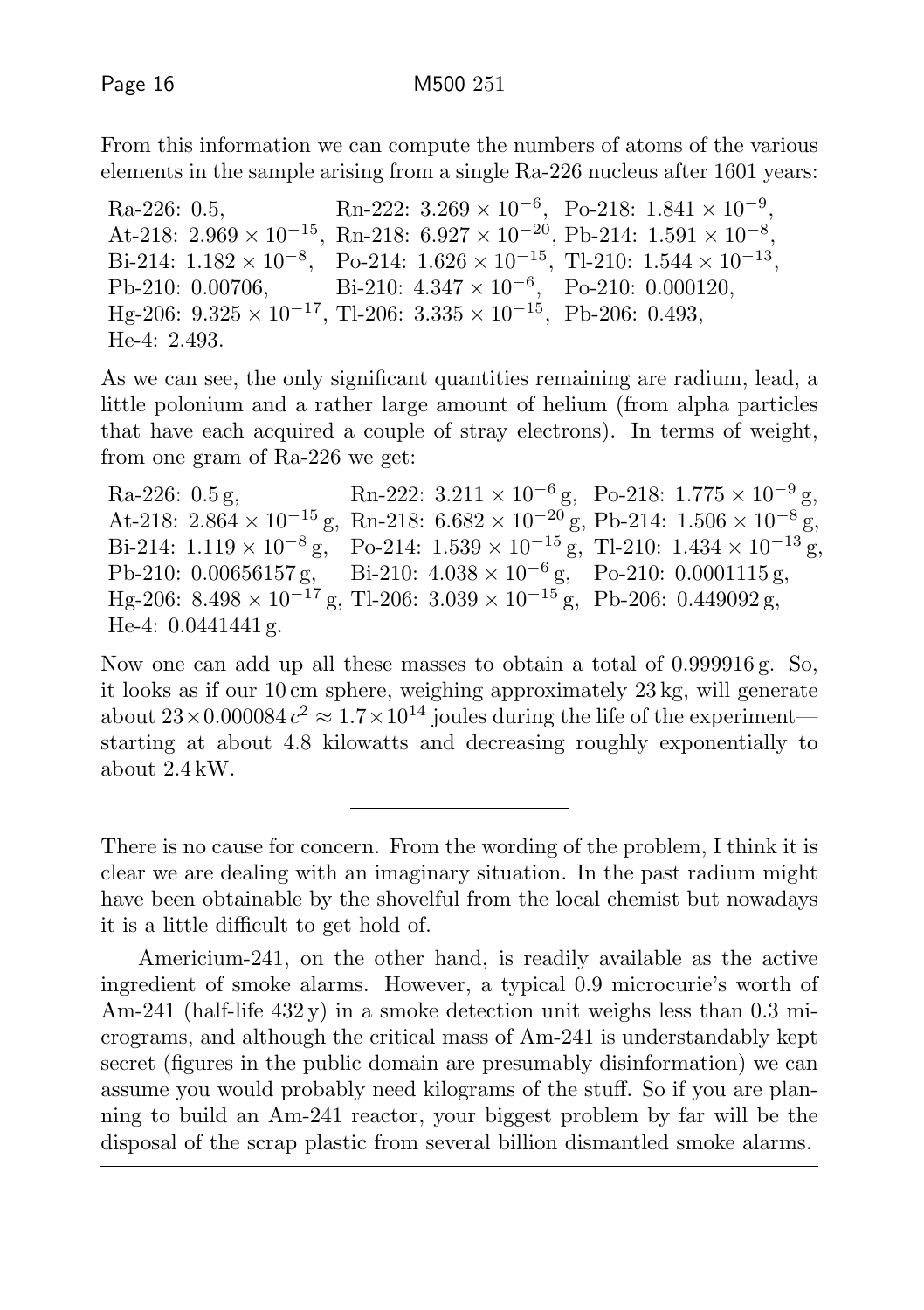## Solution 238.3 – Sums

Let

$$
S_n(k) = \sum_{j=0}^n (-1)^j \binom{n}{j} (n-j)^k,
$$

where  $k \geq 2$  is an integer. Prove that

$$
\frac{S_1(k)}{1} - \frac{S_2(k)}{2} + \frac{S_3(k)}{3} - \dots \pm \frac{S_k(k)}{k} = 0.
$$

## Reinhardt Messerschmidt

Let

$$
S(k) = \frac{S_1(k)}{1} - \frac{S_2(k)}{2} + \frac{S_3(k)}{3} - \dots \pm \frac{S_k(k)}{k}.
$$

If  $k, m, r$  are integers such that  $0 \le r \le m \le k$ , let

$$
F(k, m, r) = \begin{cases} 0 & \text{if } m = r = 0, \\ \sum_{s=r}^{k} (-1)^{s+1} s^{m-r} {k-r \choose s-r} & \text{otherwise.} \end{cases}
$$

Step 1. We first show that  $S(k) = F(k, k-1, 0)$  for every  $k \geq 2$ . Since  $\binom{n}{j} = \binom{n}{n-j}$ , we have

$$
S_n(k) = \sum_{j=0}^n (-1)^j \binom{n}{n-j} (n-j)^k.
$$

Substituting  $s = n - j$  gives

$$
S_n(k) = \sum_{s=0}^n (-1)^{n-s} \binom{n}{s} s^k = \sum_{s=1}^n (-1)^{n-s} \binom{n}{s} s^k.
$$

It follows that

$$
S(k) = \sum_{t=1}^{k} (-1)^{t+1} \frac{S_t(k)}{t} = \sum_{t=1}^{k} (-1)^{t+1} \frac{1}{t} \sum_{s=1}^{t} (-1)^{t-s} {t \choose s} s^k
$$
  
= 
$$
\sum_{t=1}^{k} \sum_{s=1}^{t} (-1)^{2t-s+1} {t \choose s} \frac{s^k}{t} = \sum_{t=1}^{k} \sum_{s=1}^{t} (-1)^{s+1} {t \choose s} \frac{s}{t} s^{k-1}.
$$

We have  $\binom{t}{s} \frac{s}{t} = \binom{t-1}{s-1}$ ; therefore

$$
S(k) = \sum_{t=1}^{k} \sum_{s=1}^{t} (-1)^{s+1} {t-1 \choose s-1} s^{k-1}.
$$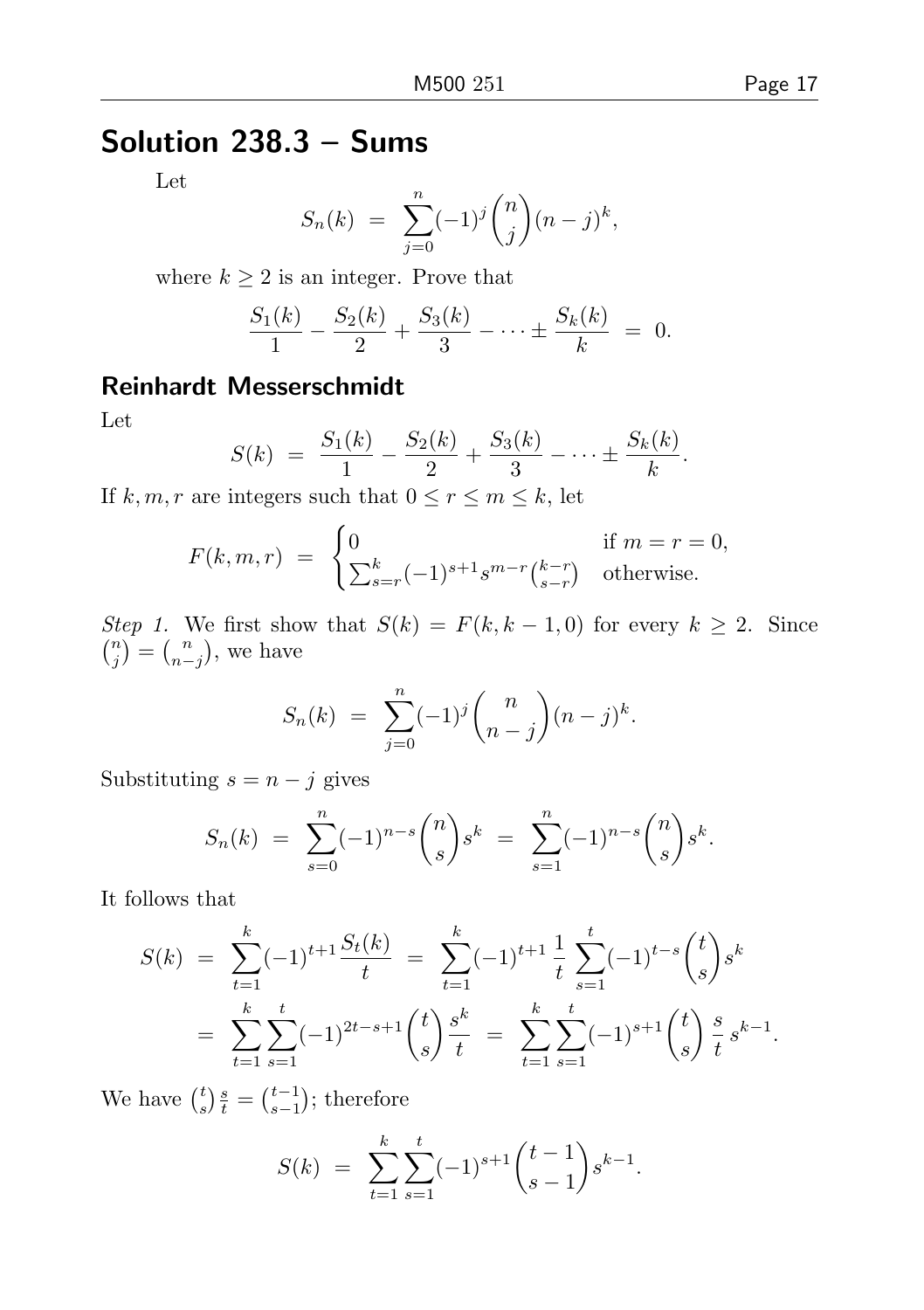Changing the order of summation gives

$$
S(k) = \sum_{s=1}^{k} (-1)^{s+1} s^{k-1} \sum_{t=s}^{k} {t-1 \choose s-1}.
$$

We can show by induction that  $\sum_{t=s}^{k} {t-1 \choose s-1} = {k \choose s}$  for every  $k \geq s$ ; therefore

$$
S(k) = \sum_{s=1}^{k} (-1)^{s+1} {k \choose s} s^{k-1} = \sum_{s=0}^{k} (-1)^{s+1} {k \choose s} s^{k-1} = F(k, k-1, 0).
$$

*Step 2.* Next, we show that  $F$  satisfies the boundary condition

$$
F(k, m, m) = 0 \tag{1}
$$

for every k, m such that  $0 \leq m < k$ . The case  $m = 0$  follows from the definition of F. If  $m > 0$ , then

$$
F(k, m, m) = \sum_{s=m}^{k} (-1)^{s+1} {k-m \choose s-m} s^{m-m} = \sum_{s=m}^{k} (-1)^{s+1} {k-m \choose s-m}.
$$

We can show by induction that the last sum vanishes for every  $k > m$ . Step 3. We now show that  $F$  satisfies the recurrence relation

$$
F(k, m, r) - rF(k, m - 1, r) = (k - r)F(k, m, r + 1)
$$
 (2)

for every k, m, r such that  $0 \le r \le m \le k$ .

Suppose  $m = 1$ . Since  $0 \le r < m$ , we must have  $r = 0$ . The left-hand side of (2) then becomes

$$
F(k,1,0) - 0 \cdot F(k,0,0) = \sum_{s=0}^{k} (-1)^{s+1} {k \choose s} s = \sum_{s=1}^{k} (-1)^{s+1} {k \choose s} s.
$$

We have  $\binom{k}{s} s = \binom{k-1}{s-1} k$ , therefore

$$
F(k,1,0) - 0 \cdot F(k,0,0) = k \sum_{s=1}^{k} (-1)^{s+1} {k-1 \choose s-1}.
$$

We can show by induction that the last sum vanishes for every  $k \geq 2$ . By (1), the right-hand side of (2) is

$$
(k-0)F(k,1,1) = k \cdot 0 = 0;
$$

therefore (2) holds for  $m = 1$ .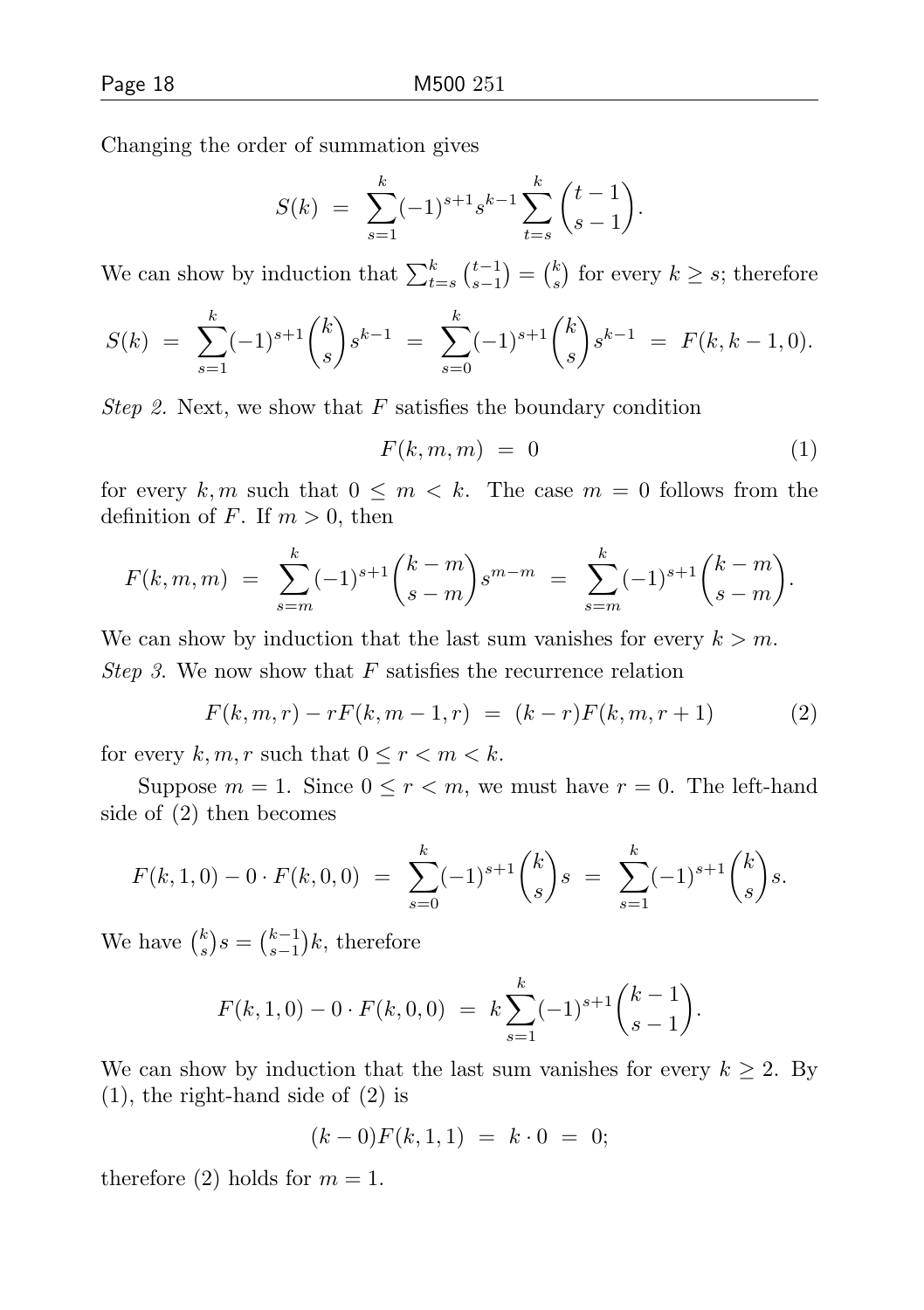$$
F(k, m, r) - rF(k, m - 1, r) = \sum_{s=r}^{k} (-1)^{s+1} {k-r \choose s-r} (s^{m-r} - rs^{m-r-1})
$$
  
= 
$$
\sum_{s=r+1}^{k} (-1)^{s+1} {k-r \choose s-r} (s-r) s^{m-r-1}.
$$

We have  $\binom{k-r}{s-r}(s-r) = \binom{k-r-1}{s-r-1}(k-r)$ ; therefore

$$
F(k, m, r) - rF(k, m - 1, r) = (k - r) \sum_{s=r+1}^{k} (-1)^{s+1} {k - r - 1 \choose s - r - 1} s^{m-r-1}
$$
  
=  $(k - r)F(k, m, r + 1).$ 

Step 4. We now show that

$$
F(k, m, r) = 0 \tag{3}
$$

for every  $k, m, r$  such that  $0 \le r \le m < k$ . The case  $m = r$  follows from (1). If  $m \geq 1$ , then

$$
F(k, m, m-1)
$$
  
=  $(m-1)F(k, m-1, m-1) + (k-m+1)F(k, m, m)$  by (2)  
=  $(m-1) \cdot 0 + (k-m+1) \cdot 0$  by (1)  
= 0. (4)

If  $m \geq 2$ , then

$$
F(k, m, m-2)
$$
  
=  $(m-2)F(k, m-1, m-2) + (k-m+2)F(k, m, m-1)$  by (2)  
=  $(m-2) \cdot 0 + (k-m+2) \cdot 0$  by (4)  
= 0.

Repeating this process a sufficient number of times gives (3). Step 5. Finally, substituting  $m = k - 1$  and  $r = 0$  into (3) gives

$$
S(k) = F(k, k-1, 0) = 0.
$$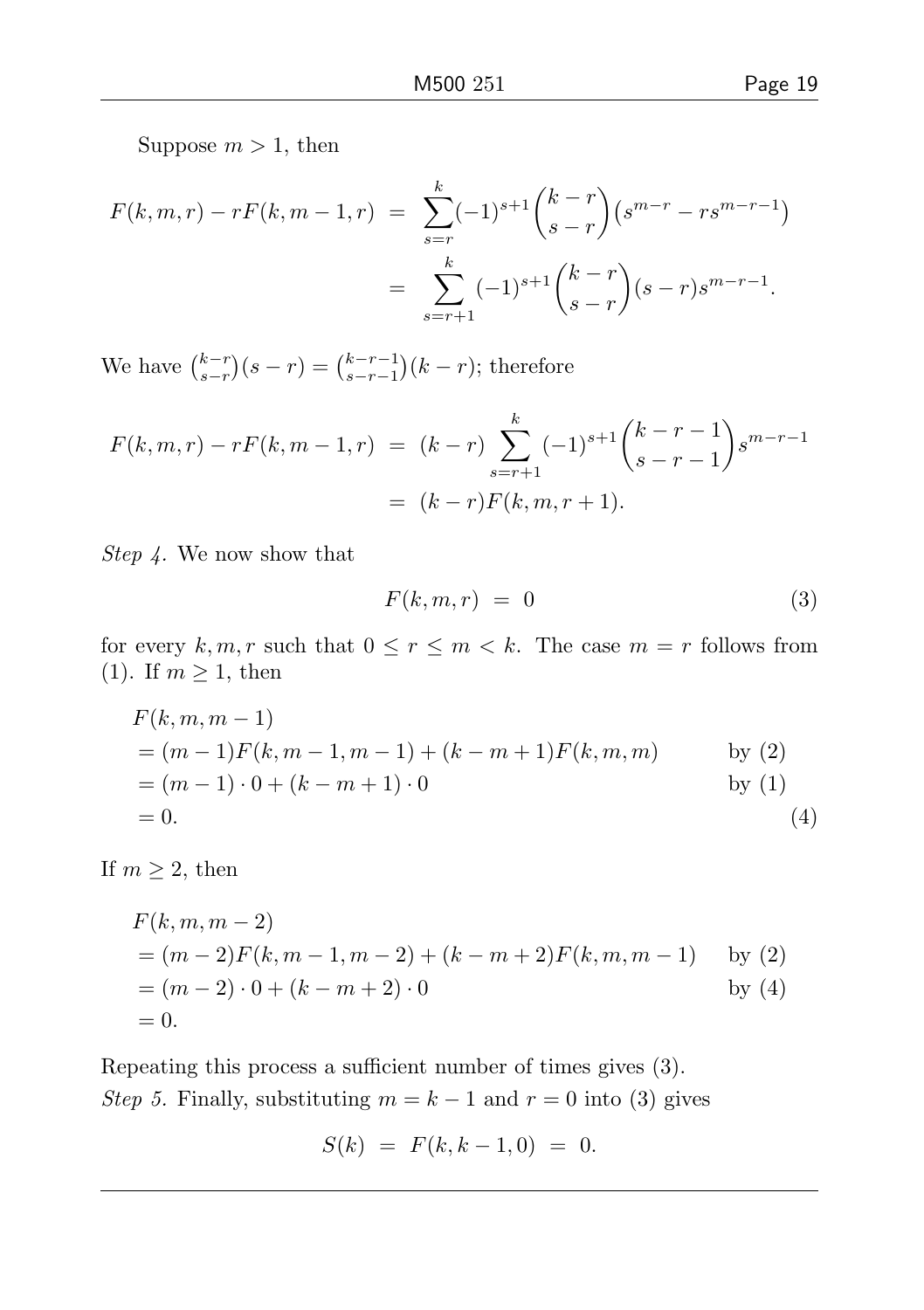## Letter

#### Arabic numbers

Many thanks to Ralph Hancock [M500 249, p. 11] for pointing out my error in suggesting that the Arabs write their numerals in ascending order unlike us. There are no less than three distinct issues here: (1) writing anything, sentences, names, numbers &c. from *right to left* or from *left to right*,  $(2)$ writing numerals in *ascending* or *descending* order, (3) the order in which we deal with numerals when performing addition/subtraction and so on. My main source, Gillings, writes

Today most nations write from *left to right*, and our numbers are so written also; but the values of the digits in our 'Hindu-Arabic' decimal system increase in place value from right to left. So, if we have to perform an addition or subtraction, we begin with the units column on the right, and work toward the left through the tens, hundreds and so on.

Conversely, the Egyptians wrote their words and numbers from right to left. Of necessity, however, the Egyptian mathematicians, like ourselves, had to start adding in the opposite direction to that in which they were accustomed to write, so the place value of the Egyptians' digits increases from *left to right*, and the Egyptian system therefore runs widdershins to ours.

R. Gillings, Mathematics in the Time of the Pharaohs

The muddle about left to right and right to left has been confounded because renderings of ancient Egyptian texts naturally reverse the orientation with respect to sentences but often print the numerals in imitation hieroglyphs in the order in which they appear in the papyrus with a modern numeral written underneath each one (so that people can see the hieroglyphs). This gives the erroneous impression that the Egyptians wrote their numerals in ascending order which they did not according to Gillings.

But how/why did writing numbers in descending order ever come about in the first place? Presumably because this mimicked the way in which large quantities were assessed by State officials. Confronted with, say, a confused mass of prisoners or pottery imports, an official would start by working out the thousands or hundreds, then pass to the tens and finally to the units. He would call out the amounts as he worked them out and the scribe would record the numerals in the order in which he heard them, i.e. largest amount first. Moreover, in this way, a visiting official could get a rough idea of the size simply by glancing at the first hieroglyphic numeral (which, remember, is a different pictogram for each power of ten). But, when it came to actual operations with numbers, the scribes like everyone else had to proceed the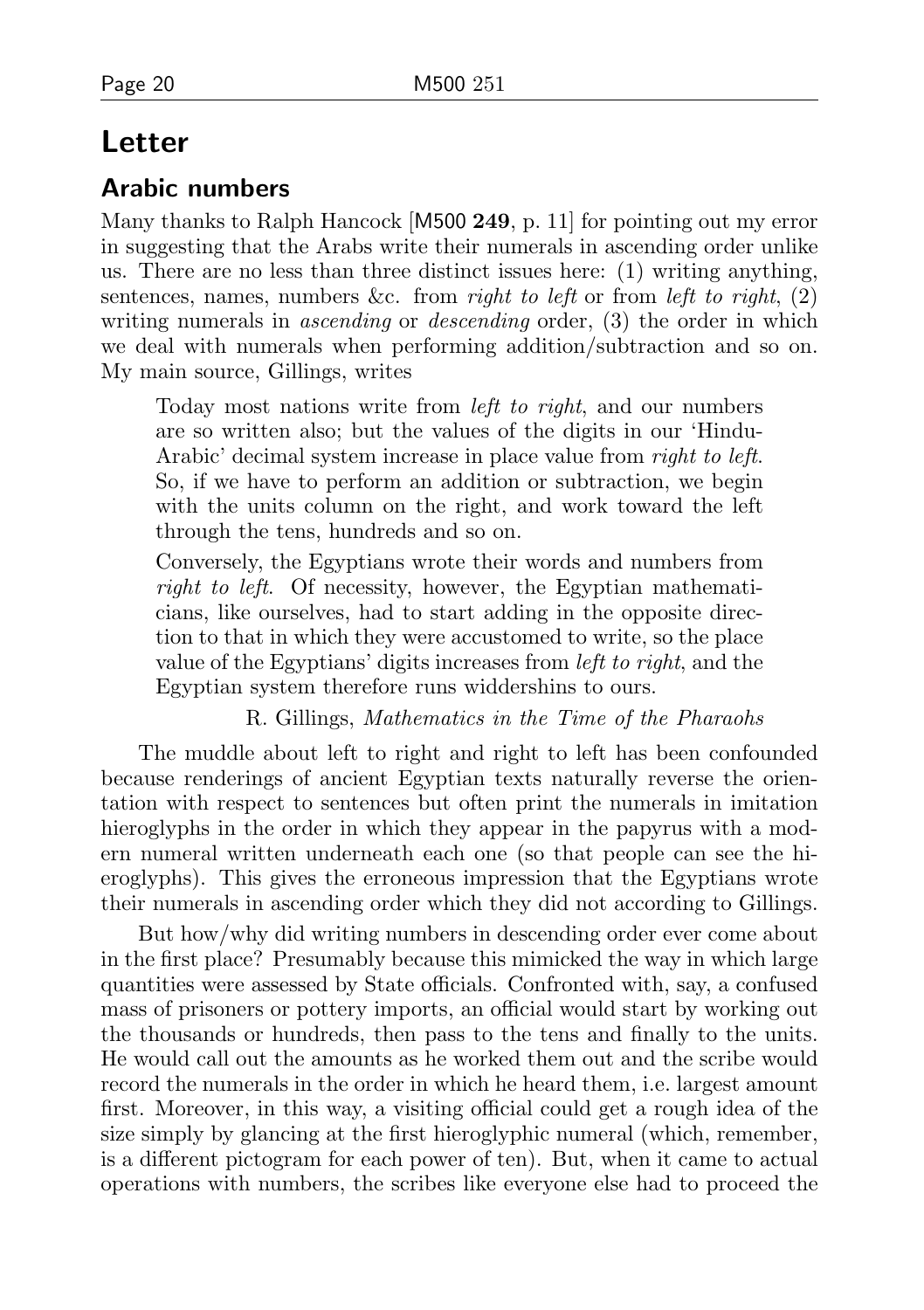other way (though some mental arithmetic experts say they add the higher columns first).

The confusion demonstrates the basic conflict between two very different functions of numbers: (1) as devices for the compact recording of data and (2) as a means of drawing original conclusions from given data. The first process is a movement from the unknown (or very roughly known) to the known, the second a movement from the known into the unknown which, if the reasoning is valid, eventually transforms it into part of the known. As professional or amateur mathematicians we tend to think that numbers were invented for the purpose of getting out precise solutions to mathematical equations, but the recording function of numbers was by far the more important for millennia and arguably still is.

#### Sebastian Hayes

Please note that in M500 249, 'Arabic numbers', page 11, 'which can be transliterated "asalif wa-khamsaman'a wa-sita" and "means thousand andfive hundred and-six"' (How Ralph Hancock's original submission got so mangled to create this mess (which then remained undetected by this magazine's Editor and proof-readers) is a bit of a mystery. Someone, ICL mathematician Robert Vaughan, I think, once told me that the process of proof correction is not necessarily convergent. But whether that is relevant here I'm not so sure. Anyway, my fault. Apologies.) should of course read 'which can be transliterated as "alif wa-khamsam¯an'a wa-sita" and means "thousand and-fivehundred and-six"'  $-$  TF.

## Mathematics in the kitchen – IX

## Robin Whitty

This question concerns tea, in particular the preparation of the hot water for the brewing of the said beverage from tea-bags individually in cups.

- Either (1) you boil a full cylinder of water and make a sequence of cups of tea, at times t,  $t + k$ ,  $t + 2k$ , ..., reboiling the remaining volume each time;
	- or (2) you boil one cupful of water for each of your cups.

Is (1) is more energy efficient than (2) when  $k = 0$  (i.e. boiling one big kettle is better than boiling lots of little ones)? Maybe this depends on the parameters of the cylinder. If so, is there a value of  $k$  below which  $(1)$  is more energy efficient than  $(2)$ ?

[Please do not try this at home. Boiling water is a hazardous substance capable of causing severe burns. — TF]